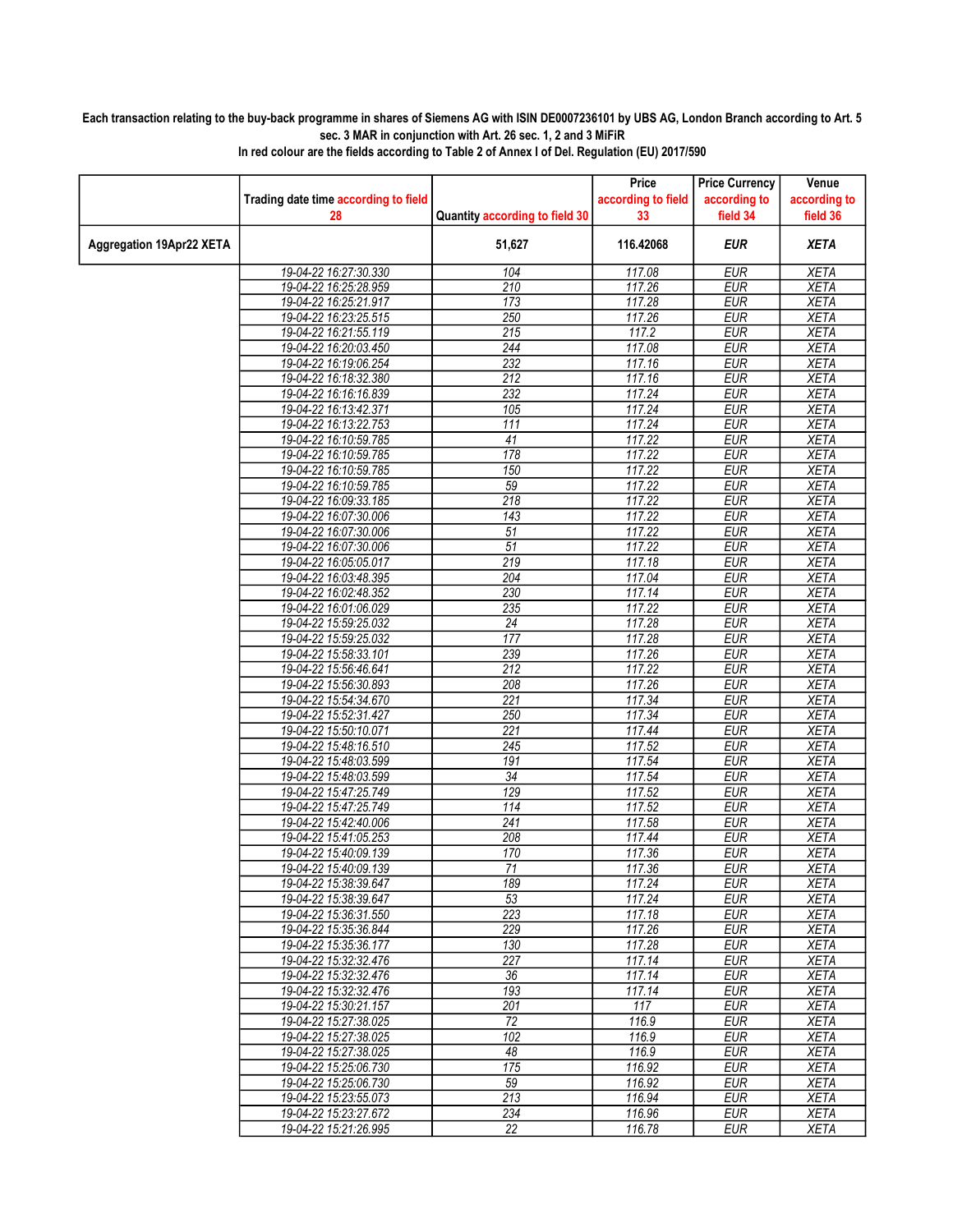| 19-04-22 15:21:26.995 | 114                   | 116.78 | <b>EUR</b>               | <b>XETA</b> |
|-----------------------|-----------------------|--------|--------------------------|-------------|
| 19-04-22 15:21:26.968 | 59                    | 116.78 | EUR                      | <b>XETA</b> |
| 19-04-22 15:21:26.968 | 55                    | 116.78 | <b>EUR</b>               | <b>XETA</b> |
| 19-04-22 15:18:42.118 | 67                    | 116.88 | <b>EUR</b>               | <b>XETA</b> |
| 19-04-22 15:18:42.112 | $\overline{161}$      | 116.88 | <b>EUR</b>               | <b>XETA</b> |
| 19-04-22 15:17:03.940 | 210                   | 116.88 | <b>EUR</b>               | <b>XETA</b> |
| 19-04-22 15:15:12.206 | 16                    | 116.9  | <b>EUR</b>               | <b>XETA</b> |
| 19-04-22 15:15:12.206 | 214                   | 116.9  | <b>EUR</b>               | <b>XETA</b> |
| 19-04-22 15:15:12.206 | 17                    | 116.9  | <b>EUR</b>               | <b>XETA</b> |
| 19-04-22 15:13:54.380 | 249                   | 116.84 | <b>EUR</b>               | <b>XETA</b> |
| 19-04-22 15:12:23.100 | 224                   | 116.94 | <b>EUR</b>               | <b>XETA</b> |
| 19-04-22 15:10:31.382 | 162                   | 116.96 | <b>EUR</b>               | <b>XETA</b> |
|                       |                       |        | <b>EUR</b>               |             |
| 19-04-22 15:10:31.382 | 51                    | 116.96 |                          | <b>XETA</b> |
| 19-04-22 15:08:12.689 | 231                   | 116.76 | <b>EUR</b>               | <b>XETA</b> |
| 19-04-22 15:06:35.909 | 235                   | 116.86 | <b>EUR</b>               | <b>XETA</b> |
| 19-04-22 15:06:33.753 | 242                   | 116.88 | <b>EUR</b>               | <b>XETA</b> |
| 19-04-22 15:06:33.753 | 229                   | 116.88 | <b>EUR</b>               | <b>XETA</b> |
| 19-04-22 15:03:07.595 | 223                   | 116.86 | <b>EUR</b>               | <b>XETA</b> |
| 19-04-22 15:00:29.030 | 207                   | 116.92 | <b>EUR</b>               | <b>XETA</b> |
| 19-04-22 14:58:31.553 | 113                   | 116.92 | <b>EUR</b>               | <b>XETA</b> |
| 19-04-22 14:58:28.925 | 239                   | 116.92 | <b>EUR</b>               | <b>XETA</b> |
| 19-04-22 14:58:28.925 | 128                   | 116.92 | <b>EUR</b>               | <b>XETA</b> |
| 19-04-22 14:58:17.426 | 66                    | 116.9  | EUR                      | <b>XETA</b> |
| 19-04-22 14:54:46.188 | 225                   | 116.78 | <b>EUR</b>               | <b>XETA</b> |
| 19-04-22 14:52:58.367 | $\overline{212}$      | 116.82 | <b>EUR</b>               | <b>XETA</b> |
| 19-04-22 14:51:00.949 | 170                   | 116.62 | <b>EUR</b>               | <b>XETA</b> |
| 19-04-22 14:51:00.949 | 55                    | 116.62 | <b>EUR</b>               | <b>XETA</b> |
| 19-04-22 14:49:27.377 | 77                    | 116.74 | <b>EUR</b>               | <b>XETA</b> |
| 19-04-22 14:49:25.600 | 40                    | 116.74 | <b>EUR</b>               | <b>XETA</b> |
| 19-04-22 14:49:25.600 | 55                    | 116.74 | <b>EUR</b>               | <b>XETA</b> |
| 19-04-22 14:49:25.600 | 47                    | 116.74 | <b>EUR</b>               | <b>XETA</b> |
| 19-04-22 14:49:19.318 | 13                    | 116.74 | <b>EUR</b>               | <b>XETA</b> |
| 19-04-22 14:48:30.607 | 220                   | 116.68 | <b>EUR</b>               | <b>XETA</b> |
| 19-04-22 14:48:15.328 | 248                   | 116.74 | <b>EUR</b>               | <b>XETA</b> |
| 19-04-22 14:45:28.517 | 210                   | 116.6  | <b>EUR</b>               | <b>XETA</b> |
| 19-04-22 14:43:46.958 | 214                   | 116.68 | <b>EUR</b>               | <b>XETA</b> |
| 19-04-22 14:42:02.834 |                       | 116.44 |                          | <b>XETA</b> |
| 19-04-22 14:42:02.834 | 192<br>$\overline{2}$ |        | <b>EUR</b><br><b>EUR</b> | <b>XETA</b> |
|                       |                       | 116.44 |                          |             |
| 19-04-22 14:42:02.834 | 42                    | 116.44 | <b>EUR</b>               | <b>XETA</b> |
| 19-04-22 14:39:59.607 | 249                   | 116.44 | <b>EUR</b>               | <b>XETA</b> |
| 19-04-22 14:39:35 102 | 241                   | 116.48 | <b>EUR</b>               | <b>XETA</b> |
| 19-04-22 14:38:18.581 | 249                   | 116.54 | <b>EUR</b>               | <b>XETA</b> |
| 19-04-22 14:36:52.482 | 146                   | 116.54 | EUR                      | <b>XETA</b> |
| 19-04-22 14:36:52.482 | 73                    | 116.54 | <b>EUR</b>               | <b>XETA</b> |
| 19-04-22 14:34:41.975 | 201                   | 116.72 | <b>EUR</b>               | <b>XETA</b> |
| 19-04-22 14:33:16.316 | 249                   | 116.54 | <b>EUR</b>               | <b>XETA</b> |
| 19-04-22 14:33:16.316 | 208                   | 116.54 | <b>EUR</b>               | <b>XETA</b> |
| 19-04-22 14:31:26.889 | 236                   | 116.44 | <b>EUR</b>               | <b>XETA</b> |
| 19-04-22 14:30:17.627 | 6                     | 116.32 | <b>EUR</b>               | <b>XETA</b> |
| 19-04-22 14:30:17.627 | 197                   | 116.32 | <b>EUR</b>               | <b>XETA</b> |
| 19-04-22 14:27:50.075 | 229                   | 116.16 | <b>EUR</b>               | <b>XETA</b> |
| 19-04-22 14:24:13.210 | 227                   | 116.32 | <b>EUR</b>               | <b>XETA</b> |
| 19-04-22 14:24:13.210 | 237                   | 116.32 | <b>EUR</b>               | <b>XETA</b> |
| 19-04-22 14:20:08.326 | 213                   | 116.2  | <b>EUR</b>               | <b>XETA</b> |
| 19-04-22 14:17:05.421 | 64                    | 116.28 | <b>EUR</b>               | <b>XETA</b> |
| 19-04-22 14:17:05.421 | 140                   | 116.28 | <b>EUR</b>               | <b>XETA</b> |
| 19-04-22 14:14:47.538 | 212                   | 116.26 | <b>EUR</b>               | <b>XETA</b> |
| 19-04-22 14:11:29.650 | 227                   | 116.28 | <b>EUR</b>               | <b>XETA</b> |
| 19-04-22 14:10:05.021 | 219                   | 116.26 | <b>EUR</b>               | <b>XETA</b> |
| 19-04-22 14:06:51.010 | 219                   | 116.26 | <b>EUR</b>               | <b>XETA</b> |
| 19-04-22 14:04:01.975 | 53                    | 116.52 | <b>EUR</b>               | <b>XETA</b> |
| 19-04-22 14:04:01.975 | 146                   | 116.52 | <b>EUR</b>               | <b>XETA</b> |
|                       |                       |        |                          |             |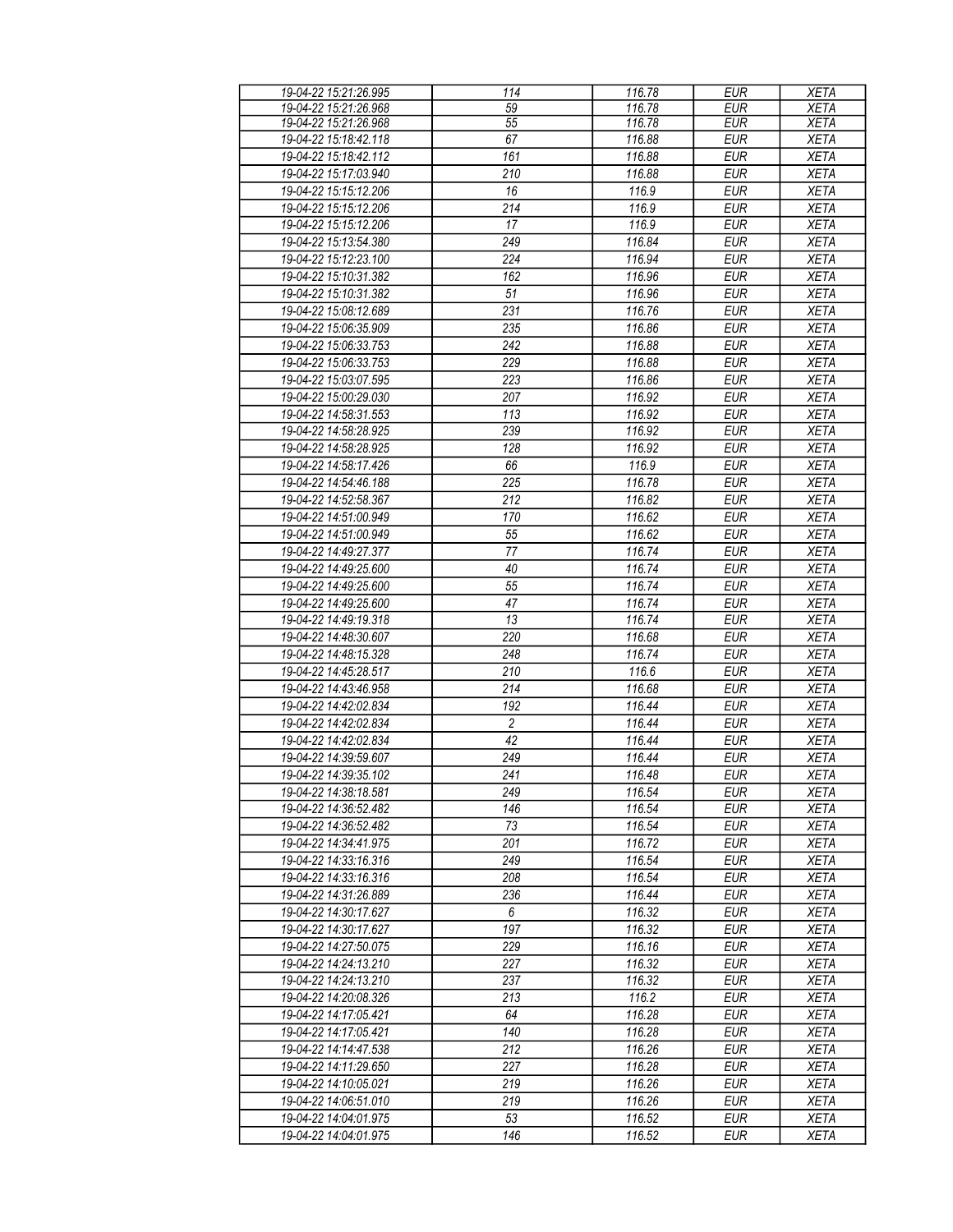| 19-04-22 14:04:01.975                          | 46              | 116.52           | <b>EUR</b>               | <b>XETA</b>                |
|------------------------------------------------|-----------------|------------------|--------------------------|----------------------------|
| 19-04-22 14:01:40.705                          | 220             | 116.52           | <b>EUR</b>               | <b>XETA</b>                |
| 19-04-22 14:01:40.705                          | 54              | 116.52           | <b>EUR</b>               | <b>XETA</b>                |
| 19-04-22 14:01:40.699                          | 147             | 116.52           | <b>EUR</b>               | <b>XETA</b>                |
| 19-04-22 14:01:10.836                          | 80              | 116.52           | <b>EUR</b>               | <b>XETA</b>                |
| 19-04-22 13:57:36.717                          | 230             | 116.54           | <b>EUR</b>               | <b>XETA</b>                |
| 19-04-22 13:54:52.690                          | 240             | 116.5            | <b>EUR</b>               | <b>XETA</b>                |
| 19-04-22 13:51:10.965                          | 125             | 116.58           | <b>EUR</b>               | <b>XETA</b>                |
| 19-04-22 13:51:10.965                          | 77              | 116.58           | <b>EUR</b>               | <b>XETA</b>                |
| 19-04-22 13:50:23.216                          | 75              | 116.58           | <b>EUR</b>               | <b>XETA</b>                |
| 19-04-22 13:50:23.216                          | 112             | 116.58           | <b>EUR</b>               | <b>XETA</b>                |
| 19-04-22 13:50:23.215                          | 44              | 116.58           | <b>EUR</b>               | <b>XETA</b>                |
| 19-04-22 13:48:03.300                          | 105             | 116.54           | <b>EUR</b>               | <b>XETA</b>                |
| 19-04-22 13:48:03.300                          | 114             | 116.54           | <b>EUR</b>               | <b>XETA</b>                |
| 19-04-22 13:44:59.168                          | $\overline{82}$ | 116.74           | <b>EUR</b>               | <b>XETA</b>                |
| 19-04-22 13:44:25.266                          | 228             | 116.82           | <b>EUR</b>               | <b>XETA</b>                |
| 19-04-22 13:43:07.322                          | 240             | 116.8            | <b>EUR</b>               | <b>XETA</b>                |
| 19-04-22 13:37:26.089                          | 249             | 116.8            | <b>EUR</b>               | <b>XETA</b>                |
| 19-04-22 13:35:53.427                          | 194             | 116.92           | <b>EUR</b>               | <b>XETA</b>                |
| 19-04-22 13:35:53.427                          | 25              | 116.92           | <b>EUR</b>               | <b>XETA</b>                |
| 19-04-22 13:33:40.176                          | 237             | 116.84           | <b>EUR</b>               | <b>XETA</b>                |
| 19-04-22 13:32:11.741                          | 204             | 116.88           | <b>EUR</b>               | <b>XETA</b>                |
| 19-04-22 13:29:30.136                          | 239             | 116.84           | <b>EUR</b>               | <b>XETA</b>                |
| 19-04-22 13:25:00.955                          | 242             | 116.9            | <b>EUR</b>               | <b>XETA</b>                |
| 19-04-22 13:21:19.598                          | 221             | 116.88           | <b>EUR</b>               | <b>XETA</b>                |
| 19-04-22 13:21:19.598                          | 243             | 116.88           | <b>EUR</b>               | <b>XETA</b>                |
| 19-04-22 13:18:20.628                          | 209             | 116.88           | <b>EUR</b>               | <b>XETA</b>                |
| 19-04-22 13:14:24.917                          | 32              | 116.94           | <b>EUR</b>               | <b>XETA</b>                |
|                                                |                 |                  | <b>EUR</b>               |                            |
| 19-04-22 13:14:24.908<br>19-04-22 13:10:03.853 | 183<br>233      | 116.94<br>116.94 | <b>EUR</b>               | <b>XETA</b><br><b>XETA</b> |
| 19-04-22 13:07:33.221                          | 236             |                  | <b>EUR</b>               | <b>XETA</b>                |
| 19-04-22 13:02:59.004                          | 208             | 116.88<br>116.7  | <b>EUR</b>               | <b>XETA</b>                |
| 19-04-22 12:58:56.731                          | 237             | 116.66           | <b>EUR</b>               | <b>XETA</b>                |
| 19-04-22 12:54:07.865                          | 241             | 116.52           | <b>EUR</b>               | <b>XETA</b>                |
| 19-04-22 12:51:42.925                          | 93              | 116.54           | <b>EUR</b>               | <b>XETA</b>                |
| 19-04-22 12:51:42.925                          | 118             | 116.54           | <b>EUR</b>               | <b>XETA</b>                |
| 19-04-22 12:45:42.690                          | 83              | 116.48           | <b>EUR</b>               | <b>XETA</b>                |
| 19-04-22 12:45:42.531                          | 166             | 116.48           | <b>EUR</b>               |                            |
| 19-04-22 12:40:48.724                          | 239             | 116.34           | <b>EUR</b>               | <b>XETA</b><br><b>XETA</b> |
| 19-04-22 12:36:25.455                          | 242             | 116.32           | <b>EUR</b>               | <b>XETA</b>                |
| 19-04-22 12:31:48.654                          | 246             | 116.48           | EUR                      | <b>XETA</b>                |
| 19-04-22 12:27:53.442                          | 208             | 116.42           | <b>EUR</b>               | <b>XETA</b>                |
|                                                | 221             |                  |                          |                            |
| 19-04-22 12:23:27.092<br>19-04-22 12:18:11.761 | 215             | 116.44<br>116.36 | <b>EUR</b><br><b>EUR</b> | <b>XETA</b>                |
|                                                | 226             | 116.52           | <b>EUR</b>               | <b>XETA</b>                |
| 19-04-22 12:16:05.067<br>19-04-22 12:10:15.335 | 172             | 116.42           | <b>EUR</b>               | <b>XETA</b><br><b>XETA</b> |
| 19-04-22 12:10:15.335                          |                 |                  |                          |                            |
|                                                | 38<br>238       | 116.42           | <b>EUR</b>               | <b>XETA</b>                |
| 19-04-22 12:04:34.016<br>19-04-22 12:03:09.035 | 205             | 116.34<br>116.28 | <b>EUR</b><br><b>EUR</b> | <b>XETA</b><br><b>XETA</b> |
|                                                |                 |                  |                          |                            |
| 19-04-22 11:58:27.258                          | 220             | 116.12           | <b>EUR</b>               | <b>XETA</b>                |
| 19-04-22 11:56:11.014<br>19-04-22 11:55:00.030 | 230<br>240      | 116              | <b>EUR</b>               | <b>XETA</b>                |
|                                                |                 | 116.12           | <b>EUR</b>               | <b>XETA</b>                |
| 19-04-22 11:48:27.586                          | 236             | 116.14           | <b>EUR</b>               | <b>XETA</b>                |
| 19-04-22 11:43:45.001                          | 230             | 116.18           | <b>EUR</b>               | <b>XETA</b>                |
| 19-04-22 11:43:43.358                          | $\overline{7}$  | 116.18           | <b>EUR</b>               | <b>XETA</b>                |
| 19-04-22 11:40:06.361                          | 189             | 116.16           | <b>EUR</b>               | XETA                       |
| 19-04-22 11:40:06.361                          | 41              | 116.16           | <b>EUR</b>               | <b>XETA</b>                |
| 19-04-22 11:36:11.768                          | 247             | 116.1            | <b>EUR</b>               | <b>XETA</b>                |
| 19-04-22 11:34:31.761                          | 238             | 116              | <b>EUR</b>               | <b>XETA</b>                |
| 19-04-22 11:31:38.112                          | 219             | 116.12           | <b>EUR</b>               | <b>XETA</b>                |
| 19-04-22 11:29:35.628                          | 98              | 116.06           | <b>EUR</b>               | <b>XETA</b>                |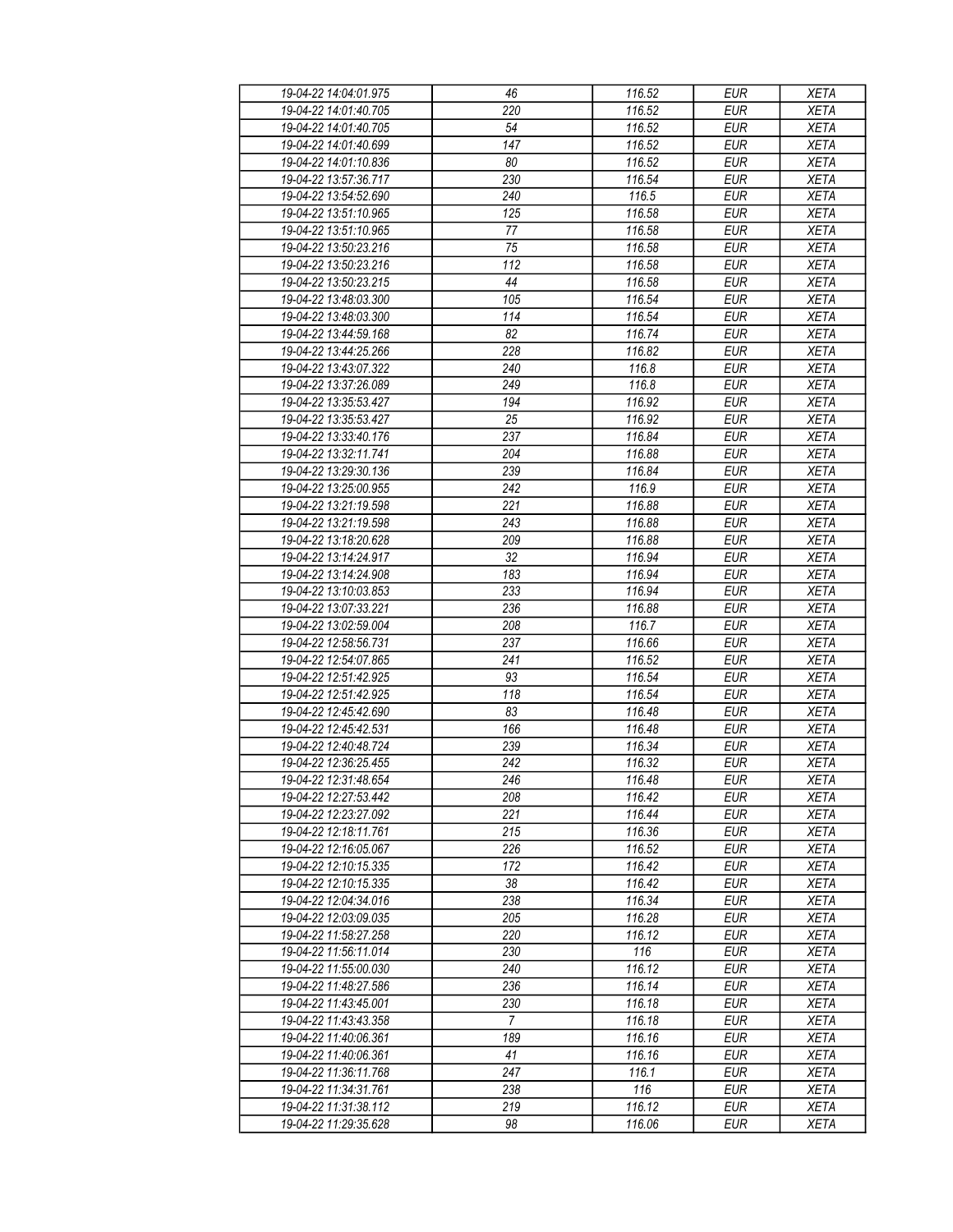| 19-04-22 11:29:35.628                          | 123              | 116.06           | <b>EUR</b>               | <b>XETA</b>                |
|------------------------------------------------|------------------|------------------|--------------------------|----------------------------|
| 19-04-22 11:25:20.632                          | 236              | 116.08           | <b>EUR</b>               | <b>XETA</b>                |
| 19-04-22 11:23:08.059                          | 223              | 116              | <b>EUR</b>               | <b>XETA</b>                |
| 19-04-22 11:22:00.001                          | 221              | 115.96           | <b>EUR</b>               | <b>XETA</b>                |
| 19-04-22 11:16:55.965                          | 204              | 115.88           | <b>EUR</b>               | <b>XETA</b>                |
| 19-04-22 11:13:35.868                          | 202              | 115.8            | <b>EUR</b>               | <b>XETA</b>                |
| 19-04-22 11:11:06.876                          | 207              | 115.72           | <b>EUR</b>               | <b>XETA</b>                |
| 19-04-22 11:08:57.047                          | 247              | 115.84           | <b>EUR</b>               | <b>XETA</b>                |
| 19-04-22 11:06:27.276                          | 132              | 115.92           | <b>EUR</b>               | <b>XETA</b>                |
| 19-04-22 11:06:27.276                          | 82               | 115.92           | <b>EUR</b>               | <b>XETA</b>                |
| 19-04-22 11:01:44.812                          | 232              | 116              | <b>EUR</b>               | <b>XETA</b>                |
| 19-04-22 10:59:28.655                          | 216              | 115.96           | <b>EUR</b>               | <b>XETA</b>                |
| 19-04-22 10:59:09.385                          | 213              | 115.98           | <b>EUR</b>               | <b>XETA</b>                |
| 19-04-22 10:54:24.765                          | 250              | 115.74           | <b>EUR</b>               | <b>XETA</b>                |
| 19-04-22 10:52:31.942                          | $\overline{249}$ | $\overline{116}$ | <b>EUR</b>               | <b>XETA</b>                |
| 19-04-22 10:51:51.402                          | 225              | 116.06           | <b>EUR</b>               | <b>XETA</b>                |
| 19-04-22 10:50:01.711                          | 210              | 116.1            | <b>EUR</b>               | <b>XETA</b>                |
| 19-04-22 10:46:02.664                          | 188              | 116              | <b>EUR</b>               | <b>XETA</b>                |
| 19-04-22 10:46:00.666                          | 15               | 116              | <b>EUR</b>               | <b>XETA</b>                |
| 19-04-22 10:42:50.779                          | 203              | 116.02           | <b>EUR</b>               | <b>XETA</b>                |
| 19-04-22 10:42:50.499                          | 23               | 116.02           | <b>EUR</b>               | <b>XETA</b>                |
| 19-04-22 10:41:50.748                          | 160              | 116              | <b>EUR</b>               | <b>XETA</b>                |
| 19-04-22 10:41:50.748                          | 64               | 116              | <b>EUR</b>               | <b>XETA</b>                |
| 19-04-22 10:40:21.215                          | 233              | 116.2            | <b>EUR</b>               | <b>XETA</b>                |
| 19-04-22 10:36:12.318                          | 12               | 116.34           | <b>EUR</b>               | <b>XETA</b>                |
| 19-04-22 10:36:12.318                          | 230              | 116.34           | <b>EUR</b>               | <b>XETA</b>                |
| 19-04-22 10:32:41.064                          | 241              | 116.06           | <b>EUR</b>               | <b>XETA</b>                |
| 19-04-22 10:31:14.215                          | 203              | 115.98           | <b>EUR</b>               | <b>XETA</b>                |
| 19-04-22 10:31:06.814                          | 30               | 115.98           | <b>EUR</b>               | <b>XETA</b>                |
| 19-04-22 10:31:06.814                          | 231              | 115.98           | <b>EUR</b>               | <b>XETA</b>                |
|                                                |                  |                  |                          |                            |
| 19-04-22 10:31:00.637<br>19-04-22 10:31:00.637 | 221<br>218       | 116<br>116       | <b>EUR</b><br><b>EUR</b> | <b>XETA</b><br><b>XETA</b> |
| 19-04-22 10:31:00.637                          | 3                | 116              | <b>EUR</b>               | <b>XETA</b>                |
| 19-04-22 10:31:00.637                          | 230              | 116              | <b>EUR</b>               | <b>XETA</b>                |
| 19-04-22 10:31:00.637                          | $\overline{23}$  | 116              | <b>EUR</b>               | <b>XETA</b>                |
| 19-04-22 10:31:00.637                          | 226              | 116              | <b>EUR</b>               | <b>XETA</b>                |
| 19-04-22 10:30:21.235                          | 86               | 116.08           | <b>EUR</b>               | <b>XETA</b>                |
| 19-04-22 10:30:21.235                          | 72               | 116.08           | <b>EUR</b>               |                            |
| 19-04-22 10:30:21.235                          | 61               | 116.08           | <b>EUR</b>               | <b>XETA</b>                |
| 19-04-22 10:28:01.303                          | 84               | 116.1            | <b>EUR</b>               | <b>XETA</b><br><b>XETA</b> |
| 19-04-22 10:28:01.303                          | 161              | 116.1            | EUR                      | <b>XETA</b>                |
| 19-04-22 10:25:07.421                          | 217              | 116.08           | <b>EUR</b>               | <b>XETA</b>                |
|                                                |                  |                  |                          |                            |
| 19-04-22 10:21:33.845                          | 225              | 116.32           | <b>EUR</b>               | <b>XETA</b>                |
| 19-04-22 10:18:50.175                          | 165<br>51        | 116.24<br>116.24 | <b>EUR</b><br><b>EUR</b> | <b>XETA</b>                |
| 19-04-22 10:18:50.175<br>19-04-22 10:16:49.063 | 182              | 116.14           | <b>EUR</b>               | <b>XETA</b><br><b>XETA</b> |
|                                                |                  |                  |                          |                            |
| 19-04-22 10:16:49.063<br>19-04-22 10:13:58.061 | 31<br>236        | 116.14           | <b>EUR</b>               | <b>XETA</b><br><b>XETA</b> |
|                                                |                  | 116.14           | <b>EUR</b>               |                            |
| 19-04-22 10:12:15.743                          | 218              | 116.32           | <b>EUR</b>               | <b>XETA</b>                |
| 19-04-22 10:10:45.799                          | 79               | 116.42           | <b>EUR</b>               | <b>XETA</b>                |
| 19-04-22 10:10:45.799                          | 126              | 116.42           | <b>EUR</b>               | <b>XETA</b>                |
| 19-04-22 10:06:43.569                          | 160              | 116.44           | <b>EUR</b>               | <b>XETA</b>                |
| 19-04-22 10:06:43.569                          | 57               | 116.44           | <b>EUR</b>               | <b>XETA</b>                |
| 19-04-22 10:01:01.057                          | 227              | 116.36           | <b>EUR</b>               | <b>XETA</b>                |
| 19-04-22 09:56:59.198                          | 28               | 116.26           | <b>EUR</b>               | <b>XETA</b>                |
| 19-04-22 09:56:59.197                          | 213              | 116.26           | <b>EUR</b>               | XETA                       |
| 19-04-22 09:55:29.182                          | 88               | 116.22           | <b>EUR</b>               | <b>XETA</b>                |
| 19-04-22 09:54:18.832                          | 248              | 116.24           | <b>EUR</b>               | <b>XETA</b>                |
| 19-04-22 09:51:51.011                          | 243              | 116.06           | <b>EUR</b>               | <b>XETA</b>                |
| 19-04-22 09:50:22.130                          | 228              | 116              | <b>EUR</b>               | <b>XETA</b>                |
| 19-04-22 09:50:22.130                          | 223              | 116              | <b>EUR</b>               | <b>XETA</b>                |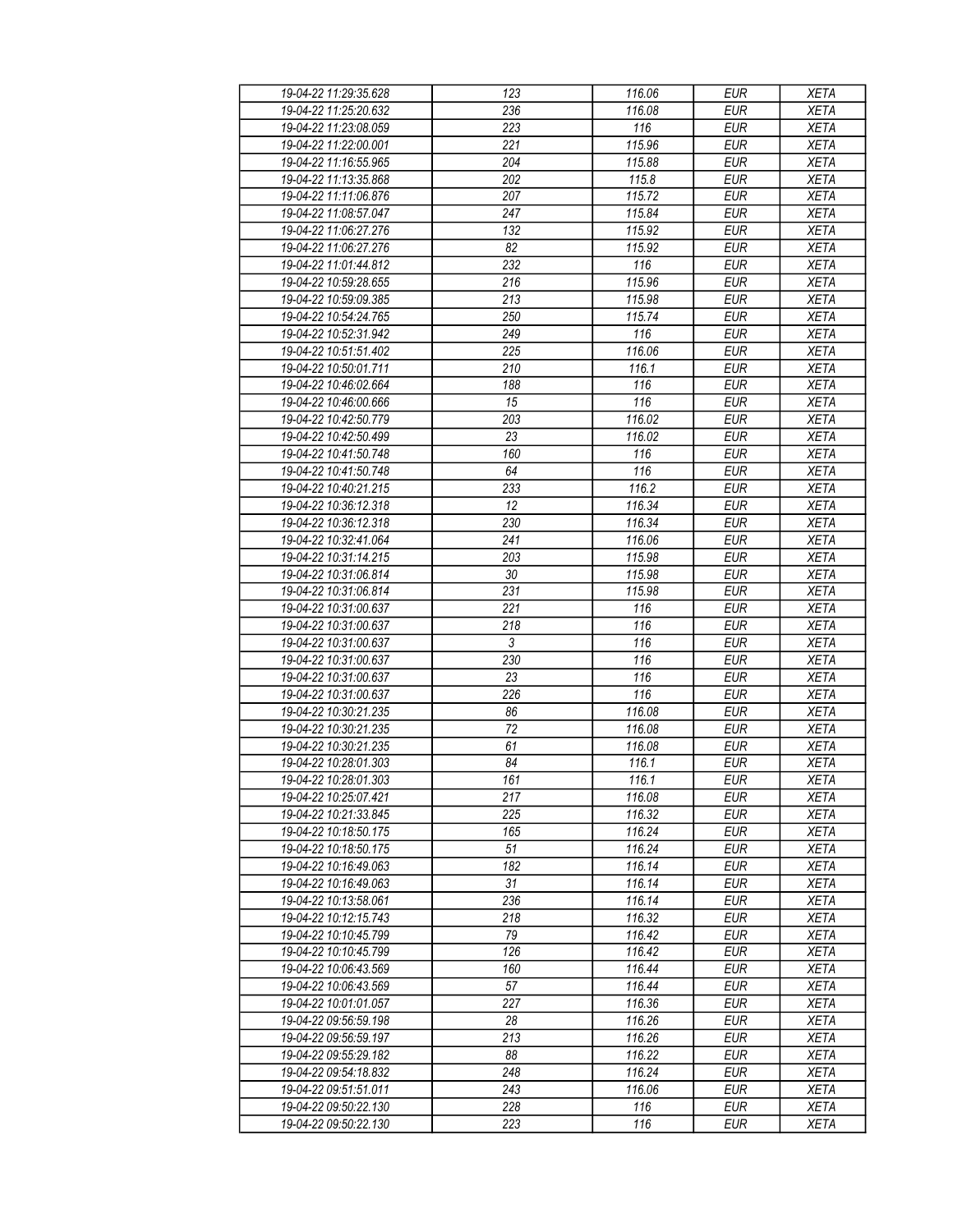| 19-04-22 09:50:22.130 | 243          | 116              | <b>EUR</b> | <b>XETA</b> |
|-----------------------|--------------|------------------|------------|-------------|
| 19-04-22 09:49:18.138 | 206          | 116.16           | <b>EUR</b> | <b>XETA</b> |
| 19-04-22 09:47:10.184 | 177          | 116.32           | <b>EUR</b> | <b>XETA</b> |
| 19-04-22 09:47:10.184 | 43           | 116.32           | <b>EUR</b> | <b>XETA</b> |
| 19-04-22 09:46:40.918 | 61           | 116.36           | <b>EUR</b> | <b>XETA</b> |
| 19-04-22 09:43:53.252 | 225          | 116.54           | <b>EUR</b> | <b>XETA</b> |
| 19-04-22 09:40:33.729 | 217          | $\frac{1}{16.4}$ | <b>EUR</b> | <b>XETA</b> |
| 19-04-22 09:37:14.343 | 246          | 116.48           | <b>EUR</b> | <b>XETA</b> |
| 19-04-22 09:34:06.202 | 226          | 116.56           | <b>EUR</b> | <b>XETA</b> |
| 19-04-22 09:31:08.695 | 204          | 116.44           | <b>EUR</b> | <b>XETA</b> |
| 19-04-22 09:28:27.434 | 182          | 116.62           | <b>EUR</b> | <b>XETA</b> |
| 19-04-22 09:28:26.675 | 55           | 116.62           | <b>EUR</b> | <b>XETA</b> |
| 19-04-22 09:25:41.187 | 204          | 116.48           | <b>EUR</b> | <b>XETA</b> |
| 19-04-22 09:23:00.003 | 220          | 116.62           | <b>EUR</b> | <b>XETA</b> |
| 19-04-22 09:21:02.468 | 189          | 116.36           | <b>EUR</b> | <b>XETA</b> |
| 19-04-22 09:21:02.467 | 19           | 116.36           | <b>EUR</b> | <b>XETA</b> |
| 19-04-22 09:17:17.940 | 46           | 116.3            | <b>EUR</b> | <b>XETA</b> |
| 19-04-22 09:17:17.940 | 185          | 116.3            | <b>EUR</b> | <b>XETA</b> |
|                       |              |                  |            |             |
| 19-04-22 09:13:52.216 | 250          | 116.26           | <b>EUR</b> | <b>XETA</b> |
| 19-04-22 09:11:10.604 | 29           | 116.3            | <b>EUR</b> | <b>XETA</b> |
| 19-04-22 09:11:10.604 | 200          | 116.3            | <b>EUR</b> | <b>XETA</b> |
| 19-04-22 09:08:13.238 | 144          | 116.52           | <b>EUR</b> | <b>XETA</b> |
| 19-04-22 09:08:13.238 | 95           | 116.52           | <b>EUR</b> | <b>XETA</b> |
| 19-04-22 09:05:29.182 | 220          | 116.46           | <b>EUR</b> | <b>XETA</b> |
| 19-04-22 09:03:02.772 | 242          | 116.56           | <b>EUR</b> | <b>XETA</b> |
| 19-04-22 09:00:46.730 | 214          | 116.58           | <b>EUR</b> | <b>XETA</b> |
| 19-04-22 08:59:22.499 | 245          | 116.44           | <b>EUR</b> | <b>XETA</b> |
| 19-04-22 08:59:22.499 | $\mathbf{1}$ | 116.44           | <b>EUR</b> | <b>XETA</b> |
| 19-04-22 08:56:17.400 | 240          | 116.24           | <b>EUR</b> | <b>XETA</b> |
| 19-04-22 08:54:17.704 | 110          | 115.86           | <b>EUR</b> | <b>XETA</b> |
| 19-04-22 08:54:17.704 | 113          | 115.86           | <b>EUR</b> | <b>XETA</b> |
| 19-04-22 08:53:07.520 | 204          | 115.9            | <b>EUR</b> | <b>XETA</b> |
| 19-04-22 08:47:51.972 | 234          | 115.6            | <b>EUR</b> | <b>XETA</b> |
| 19-04-22 08:47:51.985 | 248          | 115.6            | <b>EUR</b> | <b>XETA</b> |
| 19-04-22 08:47:51.979 | 236          | 115.58           | <b>EUR</b> | <b>XETA</b> |
| 19-04-22 08:46:49.682 | 210          | 115.46           | <b>EUR</b> | <b>XETA</b> |
| 19-04-22 08:42:57.565 | 214          | 114.96           | <b>EUR</b> | <b>XETA</b> |
| 19-04-22 08:40:30.288 | 231          | 115.06           | <b>EUR</b> | <b>XETA</b> |
| 19-04-22 08:38:02.126 | 246          | 115.08           | <b>EUR</b> | <b>XETA</b> |
| 19-04-22 08:36:48.990 | 237          | 115.14           | <b>EUR</b> | <b>XETA</b> |
| 19-04-22 08:36:48.990 | 248          | 115.14           | <b>EUR</b> | <b>XETA</b> |
| 19-04-22 08:35:58.074 | 205          | 115.36           | <b>EUR</b> | <b>XETA</b> |
| 19-04-22 08:33:51.504 | 17           | 115.38           | <b>EUR</b> | <b>XETA</b> |
| 19-04-22 08:33:51.034 | 199          | 115.38           | <b>EUR</b> | <b>XETA</b> |
| 19-04-22 08:31:41.682 | 221          | 115.54           | <b>EUR</b> | <b>XETA</b> |
| 19-04-22 08:28:38.680 | 146          | 115.44           | <b>EUR</b> | <b>XETA</b> |
| 19-04-22 08:28:38.433 | 15           | 115.44           | <b>EUR</b> | <b>XETA</b> |
| 19-04-22 08:28:38.432 | 80           | 115.44           | <b>EUR</b> | <b>XETA</b> |
| 19-04-22 08:28:38.680 | 245          | 115.44           | <b>EUR</b> | <b>XETA</b> |
| 19-04-22 08:26:45.061 | 226          | 115.48           | <b>EUR</b> | <b>XETA</b> |
| 19-04-22 08:25:46.822 | 230          | 115.48           | <b>EUR</b> | <b>XETA</b> |
| 19-04-22 08:22:36.567 | 149          | 115.12           | <b>EUR</b> | <b>XETA</b> |
| 19-04-22 08:22:36.269 | 87           | 115.12           | <b>EUR</b> | <b>XETA</b> |
| 19-04-22 08:21:33.517 | 207          | 115.32           | <b>EUR</b> | <b>XETA</b> |
| 19-04-22 08:21:19.771 | 136          | 115.32           | <b>EUR</b> | <b>XETA</b> |
| 19-04-22 08:21:19.771 | 14           | 115.32           | <b>EUR</b> | <b>XETA</b> |
| 19-04-22 08:21:19.771 | 60           | 115.32           | <b>EUR</b> | <b>XETA</b> |
| 19-04-22 08:19:21.949 | 243          | 115.28           | <b>EUR</b> | <b>XETA</b> |
| 19-04-22 08:16:04.711 | 50           | 115.22           | <b>EUR</b> | <b>XETA</b> |
| 19-04-22 08:16:04.711 | 182          | 115.22           | <b>EUR</b> | <b>XETA</b> |
| 19-04-22 08:15:08.999 | 35           | 114.92           | <b>EUR</b> | <b>XETA</b> |
|                       |              |                  |            |             |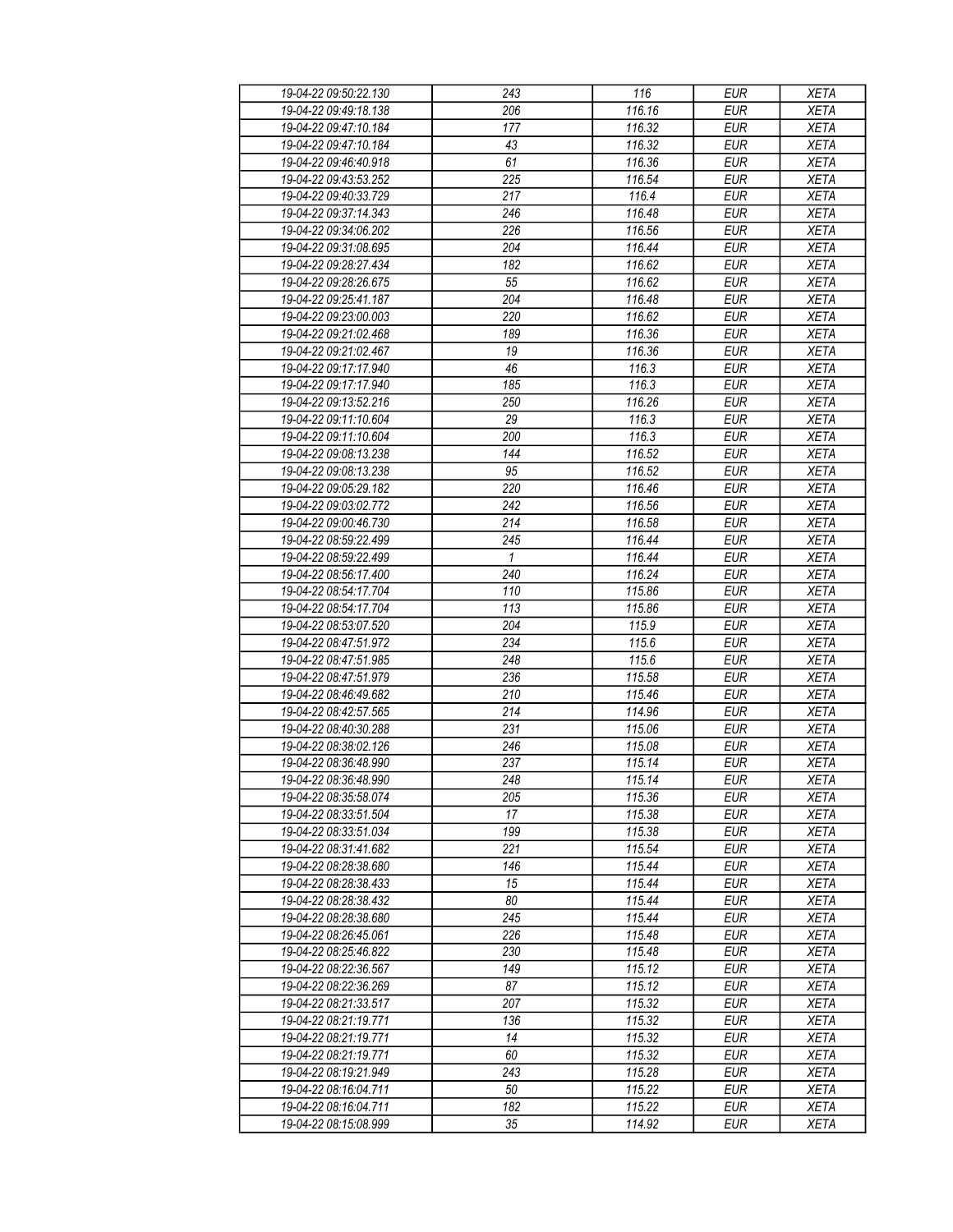| 19-04-22 08:13:56.889 | 39  | 115.08 | <b>EUR</b> | <b>XETA</b> |
|-----------------------|-----|--------|------------|-------------|
| 19-04-22 08:13:56.889 | 201 | 115.08 | <b>EUR</b> | <b>XETA</b> |
| 19-04-22 08:13:56.911 | 219 | 115.08 | <b>EUR</b> | <b>XETA</b> |
| 19-04-22 08:12:46.611 | 120 | 115.6  | <b>EUR</b> | <b>XETA</b> |
| 19-04-22 08:12:46.611 | 80  | 115.6  | <b>EUR</b> | <b>XETA</b> |
| 19-04-22 08:10:35.209 | 153 | 115.8  | <b>EUR</b> | <b>XETA</b> |
| 19-04-22 08:09:22 655 | 115 | 116.06 | <b>EUR</b> | <b>XETA</b> |
| 19-04-22 08:09:21.254 | 135 | 116.06 | <b>EUR</b> | <b>XETA</b> |
| 19-04-22 08:07:47.813 | 179 | 115.76 | <b>EUR</b> | <b>XETA</b> |
| 19-04-22 08:07:47.813 | 70  | 115.76 | <b>EUR</b> | <b>XETA</b> |
| 19-04-22 08:07:16.012 | 229 | 115.8  | <b>EUR</b> | <b>XETA</b> |
| 19-04-22 08:07:16.012 | 3   | 115.8  | <b>EUR</b> | <b>XETA</b> |
| 19-04-22 08:06:37.292 | 250 | 115.9  | <b>EUR</b> | <b>XETA</b> |
| 19-04-22 08:05:34 748 | 119 | 116.22 | <b>EUR</b> | <b>XETA</b> |
| 19-04-22 08:05:34.747 | 114 | 116.22 | <b>EUR</b> | <b>XETA</b> |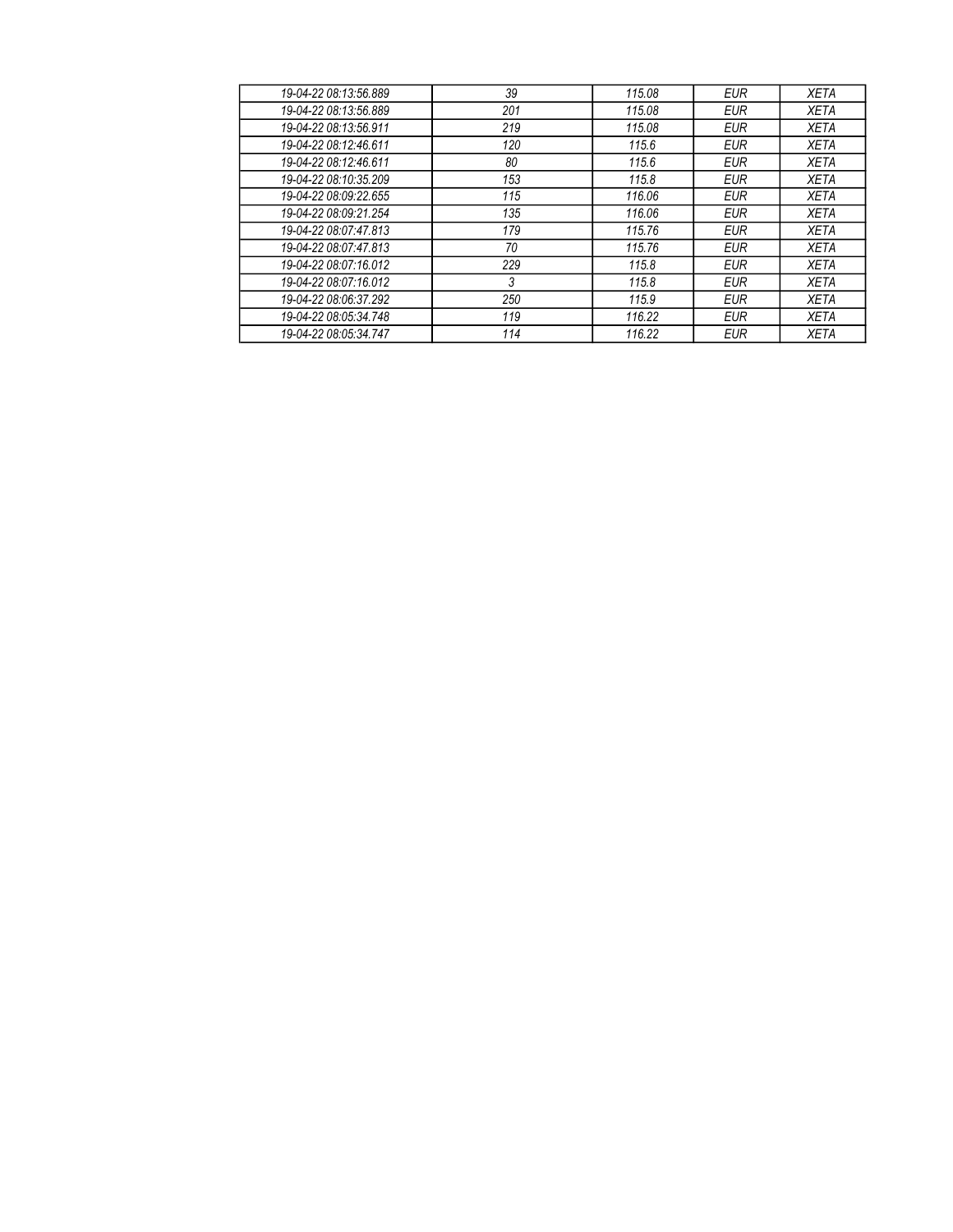## Each order relating to the buy-back programme above according to Art. 5 sec. 3 MAR in conjunction with Art. 25 sec. 1 and 2 MiFiR

In red colour are the fields according to Table 2 of the Annex of Del. Regulation (EU) 2017/580; alternatively you may report the

| Date and Time according to field 9 | <b>Segment MIC code</b><br>according to field 16 | <b>Transaction price</b><br>according to field 28 | <b>Price currency according</b><br>to field 29 | <b>Buy-sell indicator</b><br>according to field 32 |
|------------------------------------|--------------------------------------------------|---------------------------------------------------|------------------------------------------------|----------------------------------------------------|
| 19-04-22 16:27:30.330              | <b>XETA</b>                                      | 117.08                                            | <b>EUR</b>                                     | <b>BUY</b>                                         |
| 19-04-22 16:25:28.959              | <b>XETA</b>                                      | 117.26                                            | <b>EUR</b>                                     | <b>BUY</b>                                         |
| 19-04-22 16:25:21.917              | <b>XETA</b>                                      | 117.28                                            | <b>EUR</b>                                     | <b>BUY</b>                                         |
| 19-04-22 16:23:25.515              | <b>XETA</b>                                      | 117.26                                            | <b>EUR</b>                                     | <b>BUY</b>                                         |
| 19-04-22 16:21:55.119              | <b>XETA</b>                                      | 117.2                                             | <b>EUR</b>                                     | <b>BUY</b>                                         |
| 19-04-22 16:20:03.450              | <b>XETA</b>                                      | 117.08                                            | <b>EUR</b>                                     | <b>BUY</b>                                         |
| 19-04-22 16:19:06.254              | <b>XETA</b>                                      | 117.16                                            | <b>EUR</b>                                     | <b>BUY</b>                                         |
| 19-04-22 16:18:32.380              | <b>XETA</b>                                      | 117.16                                            | <b>EUR</b>                                     | <b>BUY</b>                                         |
| 19-04-22 16:16:16.839              | <b>XETA</b>                                      | 117.24                                            | <b>EUR</b>                                     | <b>BUY</b>                                         |
| 19-04-22 16:13:42.371              | <b>XETA</b>                                      | 117.24                                            | <b>EUR</b>                                     | <b>BUY</b>                                         |
| 19-04-22 16:13:22.753              | <b>XETA</b>                                      | 117.24                                            | <b>EUR</b>                                     | <b>BUY</b>                                         |
| 19-04-22 16:10:59.785              | <b>XETA</b>                                      | 117.22                                            | <b>EUR</b>                                     | <b>BUY</b>                                         |
| 19-04-22 16:10:59.785              | <b>XETA</b>                                      | 117.22                                            | <b>EUR</b>                                     | <b>BUY</b>                                         |
| 19-04-22 16:10:59.785              | <b>XETA</b>                                      | 117.22                                            | <b>EUR</b>                                     | <b>BUY</b>                                         |
| 19-04-22 16:10:59.785              | <b>XETA</b>                                      | 117.22                                            | <b>EUR</b>                                     | <b>BUY</b>                                         |
| 19-04-22 16:09:33.185              | <b>XETA</b>                                      | 117.22                                            | <b>EUR</b>                                     | <b>BUY</b>                                         |
| 19-04-22 16:07:30.006              | <b>XETA</b>                                      | 117.22                                            | <b>EUR</b>                                     | <b>BUY</b>                                         |
| 19-04-22 16:07:30.006              | <b>XETA</b>                                      | 117.22                                            | <b>EUR</b>                                     | <b>BUY</b>                                         |
| 19-04-22 16:07:30.006              | <b>XETA</b>                                      | 117.22                                            | <b>EUR</b>                                     | <b>BUY</b>                                         |
| 19-04-22 16:05:05.017              | <b>XETA</b>                                      | 117.18                                            | <b>EUR</b>                                     | <b>BUY</b>                                         |
| 19-04-22 16:03:48.395              | <b>XETA</b>                                      | 117.04                                            | <b>EUR</b>                                     | <b>BUY</b>                                         |
| 19-04-22 16:02:48.352              | <b>XETA</b>                                      | 117.14                                            | <b>EUR</b>                                     | <b>BUY</b>                                         |
| 19-04-22 16:01:06.029              | <b>XETA</b>                                      | 117.22                                            | <b>EUR</b>                                     | <b>BUY</b>                                         |
| 19-04-22 15:59:25.032              | <b>XETA</b>                                      | 117.28                                            | <b>EUR</b>                                     | <b>BUY</b>                                         |
| 19-04-22 15:59:25.032              | <b>XETA</b>                                      | 117.28                                            | <b>EUR</b>                                     | <b>BUY</b>                                         |
| 19-04-22 15:58:33.101              | <b>XETA</b>                                      | 117.26                                            | <b>EUR</b>                                     | <b>BUY</b>                                         |
| 19-04-22 15:56:46.641              | <b>XETA</b>                                      | 117.22                                            | <b>EUR</b>                                     | <b>BUY</b>                                         |
| 19-04-22 15:56:30.893              | <b>XETA</b>                                      | 117.26                                            | <b>EUR</b>                                     | <b>BUY</b>                                         |
| 19-04-22 15:54:34.670              | <b>XETA</b>                                      | 117.34                                            | <b>EUR</b>                                     | <b>BUY</b>                                         |
| 19-04-22 15:52:31.427              | <b>XETA</b>                                      | 117.34                                            | <b>EUR</b>                                     | <b>BUY</b>                                         |
| 19-04-22 15:50:10.071              | <b>XETA</b>                                      | 117.44                                            | <b>EUR</b>                                     | <b>BUY</b>                                         |
| 19-04-22 15:48:16.510              | <b>XETA</b>                                      | 117.52                                            | <b>EUR</b>                                     | <b>BUY</b>                                         |
| 19-04-22 15:48:03.599              | <b>XETA</b>                                      | 117.54                                            | <b>EUR</b>                                     | <b>BUY</b>                                         |
| 19-04-22 15:48:03.599              | <b>XETA</b>                                      | 117.54                                            | <b>EUR</b>                                     | <b>BUY</b>                                         |
| 19-04-22 15:47:25.749              | <b>XETA</b>                                      | 117.52                                            | <b>EUR</b>                                     | <b>BUY</b>                                         |
| 19-04-22 15:47:25.749              | <b>XETA</b>                                      | 117.52                                            | <b>EUR</b>                                     | <b>BUY</b>                                         |
| 19-04-22 15:42:40.006              | XETA                                             | 117.58                                            | EUR                                            | <b>BUY</b>                                         |
| 19-04-22 15:41:05.253              | <b>XETA</b>                                      | 117.44                                            | <b>EUR</b>                                     | <b>BUY</b>                                         |
| 19-04-22 15:40:09.139              | <b>XETA</b>                                      | 117.36                                            | <b>EUR</b>                                     | <b>BUY</b>                                         |
| 19-04-22 15:40:09.139              | <b>XETA</b>                                      | 117.36                                            | <b>EUR</b>                                     | <b>BUY</b>                                         |
| 19-04-22 15:38:39.647              | <b>XETA</b>                                      | 117.24                                            | <b>EUR</b>                                     | <b>BUY</b>                                         |
| 19-04-22 15:38:39.647              | <b>XETA</b>                                      | 117.24                                            | <b>EUR</b>                                     | <b>BUY</b>                                         |
| 19-04-22 15:36:31.550              | <b>XETA</b>                                      | 117.18                                            | <b>EUR</b>                                     | <b>BUY</b>                                         |
| 19-04-22 15:35:36.844              | <b>XETA</b>                                      | 117.26                                            | <b>EUR</b>                                     | <b>BUY</b>                                         |
| 19-04-22 15:35:36.177              | <b>XETA</b>                                      | 117.28                                            | <b>EUR</b>                                     | <b>BUY</b>                                         |
| 19-04-22 15:32:32.476              | <b>XETA</b>                                      | 117.14                                            | <b>EUR</b>                                     | <b>BUY</b>                                         |
| 19-04-22 15:32:32.476              | <b>XETA</b>                                      | 117.14                                            | EUR                                            | <b>BUY</b>                                         |
| 19-04-22 15:32:32.476              | <b>XETA</b>                                      | 117.14                                            | <b>EUR</b>                                     | <b>BUY</b>                                         |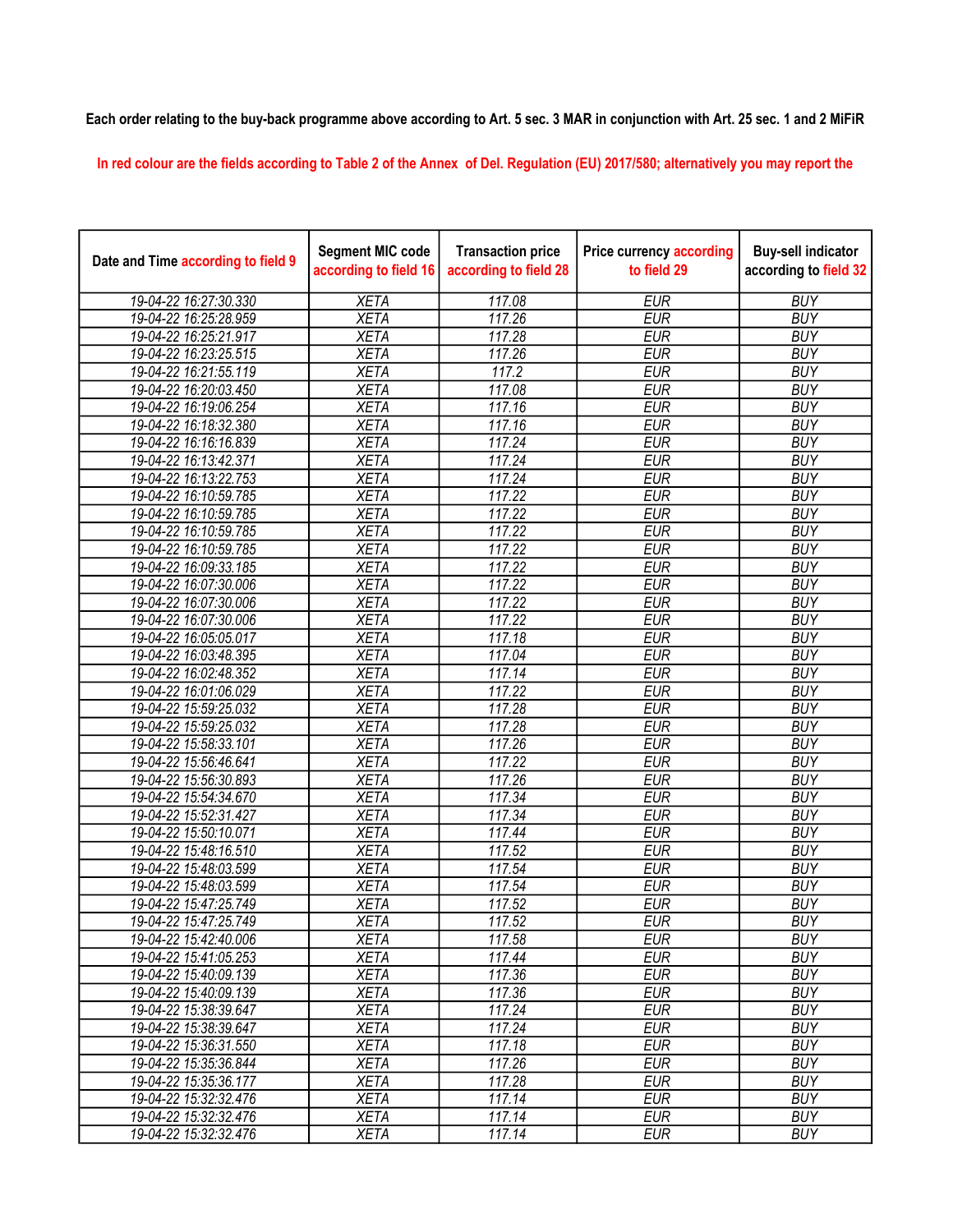| 19-04-22 15:30:21.157 | <b>XETA</b> | 117    | <b>EUR</b> | <b>BUY</b> |
|-----------------------|-------------|--------|------------|------------|
| 19-04-22 15:27:38.025 | <b>XETA</b> | 116.9  | <b>EUR</b> | <b>BUY</b> |
| 19-04-22 15:27:38.025 | <b>XETA</b> | 116.9  | <b>EUR</b> | <b>BUY</b> |
| 19-04-22 15:27:38.025 | <b>XETA</b> | 116.9  | <b>EUR</b> | <b>BUY</b> |
| 19-04-22 15:25:06.730 | <b>XETA</b> | 116.92 | <b>EUR</b> | <b>BUY</b> |
| 19-04-22 15:25:06.730 | <b>XETA</b> | 116.92 | <b>EUR</b> | <b>BUY</b> |
| 19-04-22 15:23:55.073 | <b>XETA</b> | 116.94 | <b>EUR</b> | <b>BUY</b> |
| 19-04-22 15:23:27.672 | <b>XETA</b> | 116.96 | <b>EUR</b> | <b>BUY</b> |
| 19-04-22 15:21:26.995 | <b>XETA</b> | 116.78 | <b>EUR</b> | <b>BUY</b> |
| 19-04-22 15:21:26.995 | <b>XETA</b> | 116.78 | <b>EUR</b> | <b>BUY</b> |
| 19-04-22 15:21:26.968 | <b>XETA</b> | 116.78 | <b>EUR</b> | <b>BUY</b> |
| 19-04-22 15:21:26.968 | <b>XETA</b> | 116.78 | <b>EUR</b> | <b>BUY</b> |
| 19-04-22 15:18:42.118 | <b>XETA</b> | 116.88 | <b>EUR</b> | <b>BUY</b> |
| 19-04-22 15:18:42.112 | <b>XETA</b> | 116.88 | <b>EUR</b> | <b>BUY</b> |
| 19-04-22 15:17:03.940 | <b>XETA</b> | 116.88 | <b>EUR</b> | <b>BUY</b> |
| 19-04-22 15:15:12.206 | <b>XETA</b> | 116.9  | <b>EUR</b> | <b>BUY</b> |
| 19-04-22 15:15:12.206 | <b>XETA</b> | 116.9  | <b>EUR</b> | <b>BUY</b> |
| 19-04-22 15:15:12.206 | <b>XETA</b> | 116.9  | <b>EUR</b> | <b>BUY</b> |
| 19-04-22 15:13:54.380 | <b>XETA</b> | 116.84 | <b>EUR</b> | <b>BUY</b> |
| 19-04-22 15:12:23.100 | <b>XETA</b> | 116.94 | <b>EUR</b> | <b>BUY</b> |
| 19-04-22 15:10:31.382 | <b>XETA</b> | 116.96 | <b>EUR</b> | <b>BUY</b> |
| 19-04-22 15:10:31.382 | <b>XETA</b> | 116.96 | <b>EUR</b> | <b>BUY</b> |
| 19-04-22 15:08:12.689 | <b>XETA</b> | 116.76 | <b>EUR</b> | <b>BUY</b> |
| 19-04-22 15:06:35.909 | <b>XETA</b> | 116.86 | <b>EUR</b> | <b>BUY</b> |
| 19-04-22 15:06:33.753 | <b>XETA</b> | 116.88 | <b>EUR</b> | <b>BUY</b> |
|                       |             |        |            |            |
| 19-04-22 15:06:33.753 | <b>XETA</b> | 116.88 | <b>EUR</b> | <b>BUY</b> |
| 19-04-22 15:03:07.595 | <b>XETA</b> | 116.86 | <b>EUR</b> | <b>BUY</b> |
| 19-04-22 15:00:29.030 | <b>XETA</b> | 116.92 | <b>EUR</b> | <b>BUY</b> |
| 19-04-22 14:58:31.553 | <b>XETA</b> | 116.92 | <b>EUR</b> | <b>BUY</b> |
| 19-04-22 14:58:28.925 | <b>XETA</b> | 116.92 | <b>EUR</b> | <b>BUY</b> |
| 19-04-22 14:58:28.925 | <b>XETA</b> | 116.92 | <b>EUR</b> | <b>BUY</b> |
| 19-04-22 14:58:17.426 | <b>XETA</b> | 116.9  | <b>EUR</b> | <b>BUY</b> |
| 19-04-22 14:54:46.188 | <b>XETA</b> | 116.78 | <b>EUR</b> | <b>BUY</b> |
| 19-04-22 14:52:58.367 | <b>XETA</b> | 116.82 | <b>EUR</b> | <b>BUY</b> |
| 19-04-22 14:51:00.949 | <b>XETA</b> | 116.62 | <b>EUR</b> | <b>BUY</b> |
| 19-04-22 14:51:00.949 | <b>XETA</b> | 116.62 | <b>EUR</b> | <b>BUY</b> |
| 19-04-22 14:49:27.377 | <b>XETA</b> | 116.74 | <b>EUR</b> | <b>BUY</b> |
| 19-04-22 14:49:25.600 | <b>XETA</b> | 116.74 | <b>EUR</b> | <b>BUY</b> |
| 19-04-22 14:49:25.600 | <b>XETA</b> | 116.74 | <b>EUR</b> | <b>BUY</b> |
| 19-04-22 14:49:25.600 | <b>XETA</b> | 116.74 | <b>EUR</b> | <b>BUY</b> |
| 19-04-22 14:49:19.318 | <b>XETA</b> | 116.74 | <b>EUR</b> | <b>BUY</b> |
| 19-04-22 14:48:30.607 | <b>XETA</b> | 116.68 | <b>EUR</b> | <b>BUY</b> |
| 19-04-22 14:48:15.328 | XETA        | 116.74 | <b>EUR</b> | <b>BUY</b> |
| 19-04-22 14:45:28.517 |             |        | <b>EUR</b> | <b>BUY</b> |
|                       | <b>XETA</b> | 116.6  |            |            |
| 19-04-22 14:43:46.958 | <b>XETA</b> | 116.68 | <b>EUR</b> | <b>BUY</b> |
| 19-04-22 14:42:02.834 | <b>XETA</b> | 116.44 | <b>EUR</b> | <b>BUY</b> |
| 19-04-22 14:42:02.834 | <b>XETA</b> | 116.44 | <b>EUR</b> | <b>BUY</b> |
| 19-04-22 14:42:02.834 | <b>XETA</b> | 116.44 | <b>EUR</b> | <b>BUY</b> |
| 19-04-22 14:39:59.607 | <b>XETA</b> | 116.44 | <b>EUR</b> | <b>BUY</b> |
| 19-04-22 14:39:35.102 | <b>XETA</b> | 116.48 | <b>EUR</b> | <b>BUY</b> |
| 19-04-22 14:38:18.581 | <b>XETA</b> | 116.54 | <b>EUR</b> | <b>BUY</b> |
| 19-04-22 14:36:52.482 | <b>XETA</b> | 116.54 | <b>EUR</b> | <b>BUY</b> |
| 19-04-22 14:36:52.482 | <b>XETA</b> | 116.54 | <b>EUR</b> | <b>BUY</b> |
| 19-04-22 14:34:41.975 | <b>XETA</b> | 116.72 | <b>EUR</b> | <b>BUY</b> |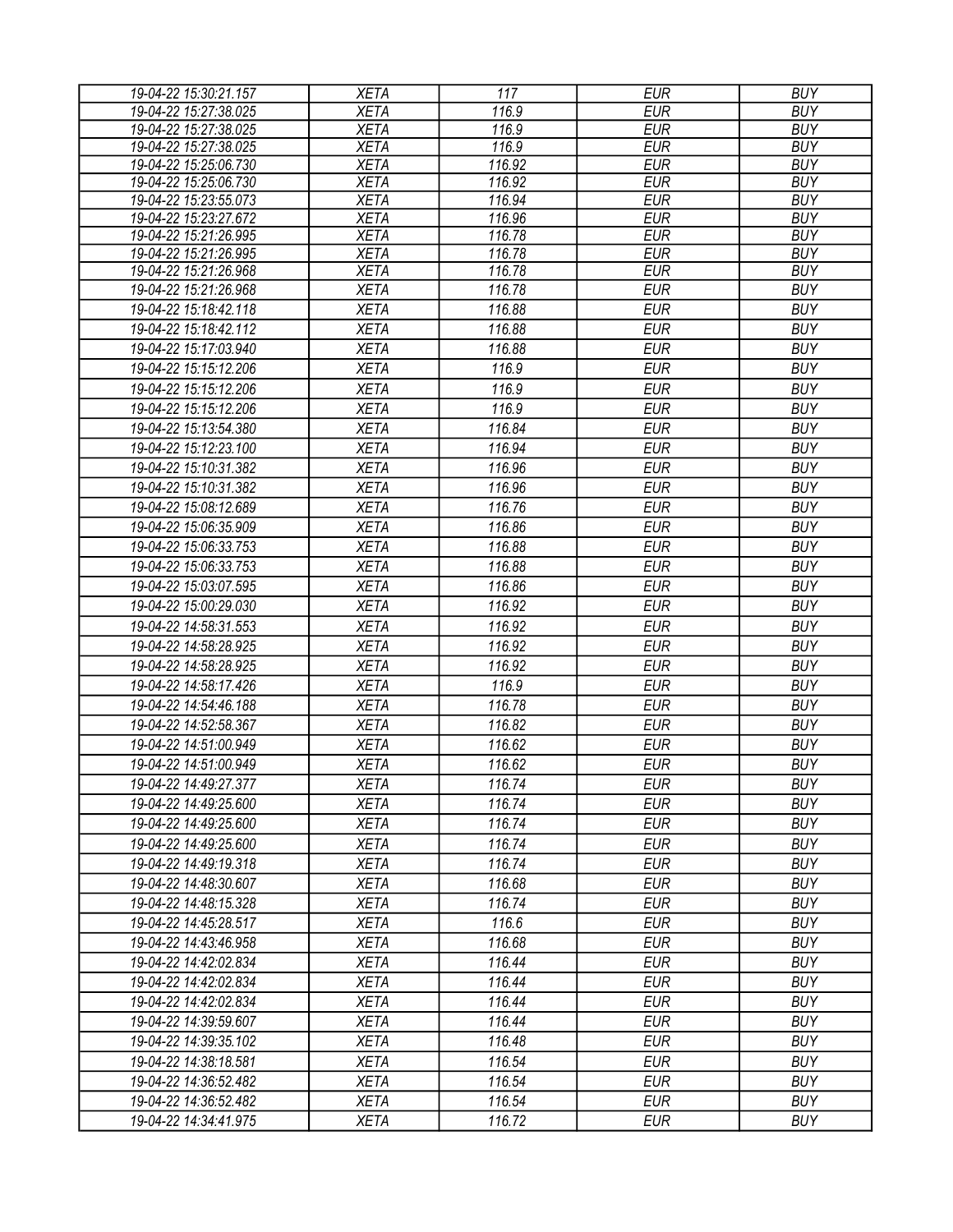| 19-04-22 14:33:16.316                          | <b>XETA</b>                | 116.54           | <b>EUR</b>               | <b>BUY</b>               |
|------------------------------------------------|----------------------------|------------------|--------------------------|--------------------------|
| 19-04-22 14:33:16.316                          | <b>XETA</b>                | 116.54           | <b>EUR</b>               | <b>BUY</b>               |
| 19-04-22 14:31:26.889                          | <b>XETA</b>                | 116.44           | <b>EUR</b>               | <b>BUY</b>               |
| 19-04-22 14:30:17.627                          | <b>XETA</b>                | 116.32           | <b>EUR</b>               | <b>BUY</b>               |
| 19-04-22 14:30:17.627                          | <b>XETA</b>                | 116.32           | <b>EUR</b>               | <b>BUY</b>               |
| 19-04-22 14:27:50.075                          | <b>XETA</b>                | 116.16           | <b>EUR</b>               | <b>BUY</b>               |
| 19-04-22 14:24:13.210                          | <b>XETA</b>                | 116.32           | <b>EUR</b>               | <b>BUY</b>               |
| 19-04-22 14:24:13.210                          | <b>XETA</b>                | 116.32           | <b>EUR</b>               | <b>BUY</b>               |
| 19-04-22 14:20:08.326                          | <b>XETA</b>                | 116.2            | <b>EUR</b>               | <b>BUY</b>               |
| 19-04-22 14:17:05.421                          | <b>XETA</b>                | 116.28           | <b>EUR</b>               | <b>BUY</b>               |
| 19-04-22 14:17:05.421                          | <b>XETA</b>                | 116.28           | <b>EUR</b>               | <b>BUY</b>               |
| 19-04-22 14:14:47.538                          | <b>XETA</b>                | 116.26           | <b>EUR</b>               | <b>BUY</b>               |
| 19-04-22 14:11:29.650                          | <b>XETA</b>                | 116.28           | <b>EUR</b>               | <b>BUY</b>               |
| 19-04-22 14:10:05.021                          | <b>XETA</b>                | 116.26           | <b>EUR</b>               | <b>BUY</b>               |
| 19-04-22 14:06:51.010                          | <b>XETA</b>                | 116.26           | <b>EUR</b>               | <b>BUY</b>               |
| 19-04-22 14:04:01.975                          | <b>XETA</b>                | 116.52           | <b>EUR</b>               | <b>BUY</b>               |
| 19-04-22 14:04:01.975                          | <b>XETA</b>                | 116.52           | <b>EUR</b>               | <b>BUY</b>               |
| 19-04-22 14:04:01.975                          | <b>XETA</b>                | 116.52           | <b>EUR</b>               | <b>BUY</b>               |
| 19-04-22 14:01:40.705                          | <b>XETA</b>                | 116.52           | <b>EUR</b>               | <b>BUY</b>               |
| 19-04-22 14:01:40.705                          | <b>XETA</b>                | 116.52           | <b>EUR</b>               | <b>BUY</b>               |
| 19-04-22 14:01:40.699                          | <b>XETA</b>                | 116.52           | <b>EUR</b>               | <b>BUY</b>               |
| 19-04-22 14:01:10.836                          | <b>XETA</b>                | 116.52           | <b>EUR</b>               | <b>BUY</b>               |
| 19-04-22 13:57:36.717                          | <b>XETA</b>                | 116.54           | <b>EUR</b>               | <b>BUY</b>               |
| 19-04-22 13:54:52.690                          | <b>XETA</b>                | 116.5            | <b>EUR</b>               | <b>BUY</b>               |
| 19-04-22 13:51:10.965                          | <b>XETA</b>                | 116.58           | <b>EUR</b>               | <b>BUY</b>               |
| 19-04-22 13:51:10.965                          | <b>XETA</b>                | 116.58           | <b>EUR</b>               | <b>BUY</b>               |
| 19-04-22 13:50:23.216                          | <b>XETA</b>                | 116.58           | <b>EUR</b>               | <b>BUY</b>               |
| 19-04-22 13:50:23.216                          | <b>XETA</b>                | 116.58           | <b>EUR</b>               | <b>BUY</b>               |
| 19-04-22 13:50:23.215                          | <b>XETA</b>                | 116.58           | <b>EUR</b>               | <b>BUY</b>               |
| 19-04-22 13:48:03.300                          | <b>XETA</b>                | 116.54           | <b>EUR</b>               | <b>BUY</b>               |
| 19-04-22 13:48:03.300                          | <b>XETA</b>                | 116.54           | <b>EUR</b>               | <b>BUY</b>               |
| 19-04-22 13:44:59.168                          | <b>XETA</b>                | 116.74           | <b>EUR</b>               | <b>BUY</b>               |
| 19-04-22 13:44:25.266                          | <b>XETA</b>                | 116.82           | <b>EUR</b>               | <b>BUY</b>               |
| 19-04-22 13:43:07.322                          | <b>XETA</b>                | 116.8            | <b>EUR</b>               | <b>BUY</b>               |
| 19-04-22 13:37:26.089                          | <b>XETA</b>                | 116.8            | <b>EUR</b>               | <b>BUY</b>               |
| 19-04-22 13:35:53.427                          | <b>XETA</b>                | 116.92           | <b>EUR</b>               | <b>BUY</b>               |
| 19-04-22 13:35:53.427                          | <b>XETA</b>                | 116.92           | <b>EUR</b>               | <b>BUY</b>               |
| 19-04-22 13:33:40.176                          | <b>XETA</b>                | 116.84           | <b>EUR</b>               | <b>BUY</b>               |
|                                                |                            |                  |                          |                          |
| 19-04-22 13:32:11.741<br>19-04-22 13:29:30.136 | <b>XETA</b><br><b>XETA</b> | 116.88<br>116.84 | <b>EUR</b><br><b>EUR</b> | <b>BUY</b><br><b>BUY</b> |
|                                                |                            |                  |                          |                          |
| 19-04-22 13:25:00.955                          | <b>XETA</b>                | 116.9            | <b>EUR</b>               | <b>BUY</b>               |
| 19-04-22 13:21:19.598                          | <b>XETA</b>                | 116.88           | <b>EUR</b>               | <b>BUY</b>               |
| 19-04-22 13:21:19.598                          | <b>XETA</b>                | 116.88           | <b>EUR</b>               | <b>BUY</b>               |
| 19-04-22 13:18:20.628                          | <b>XETA</b>                | 116.88           | <b>EUR</b>               | <b>BUY</b>               |
| 19-04-22 13:14:24.917                          | <b>XETA</b>                | 116.94           | <b>EUR</b>               | <b>BUY</b>               |
| 19-04-22 13:14:24.908                          | <b>XETA</b>                | 116.94           | <b>EUR</b>               | <b>BUY</b>               |
| 19-04-22 13:10:03.853                          | <b>XETA</b>                | 116.94           | <b>EUR</b>               | <b>BUY</b>               |
| 19-04-22 13:07:33.221                          | <b>XETA</b>                | 116.88           | <b>EUR</b>               | <b>BUY</b>               |
| 19-04-22 13:02:59.004                          | <b>XETA</b>                | 116.7            | <b>EUR</b>               | <b>BUY</b>               |
| 19-04-22 12:58:56.731                          | <b>XETA</b>                | 116.66           | <b>EUR</b>               | <b>BUY</b>               |
| 19-04-22 12:54:07.865                          | <b>XETA</b>                | 116.52           | <b>EUR</b>               | <b>BUY</b>               |
| 19-04-22 12:51:42.925                          | XETA                       | 116.54           | <b>EUR</b>               | <b>BUY</b>               |
| 19-04-22 12:51:42.925                          | XETA                       | 116.54           | <b>EUR</b>               | <b>BUY</b>               |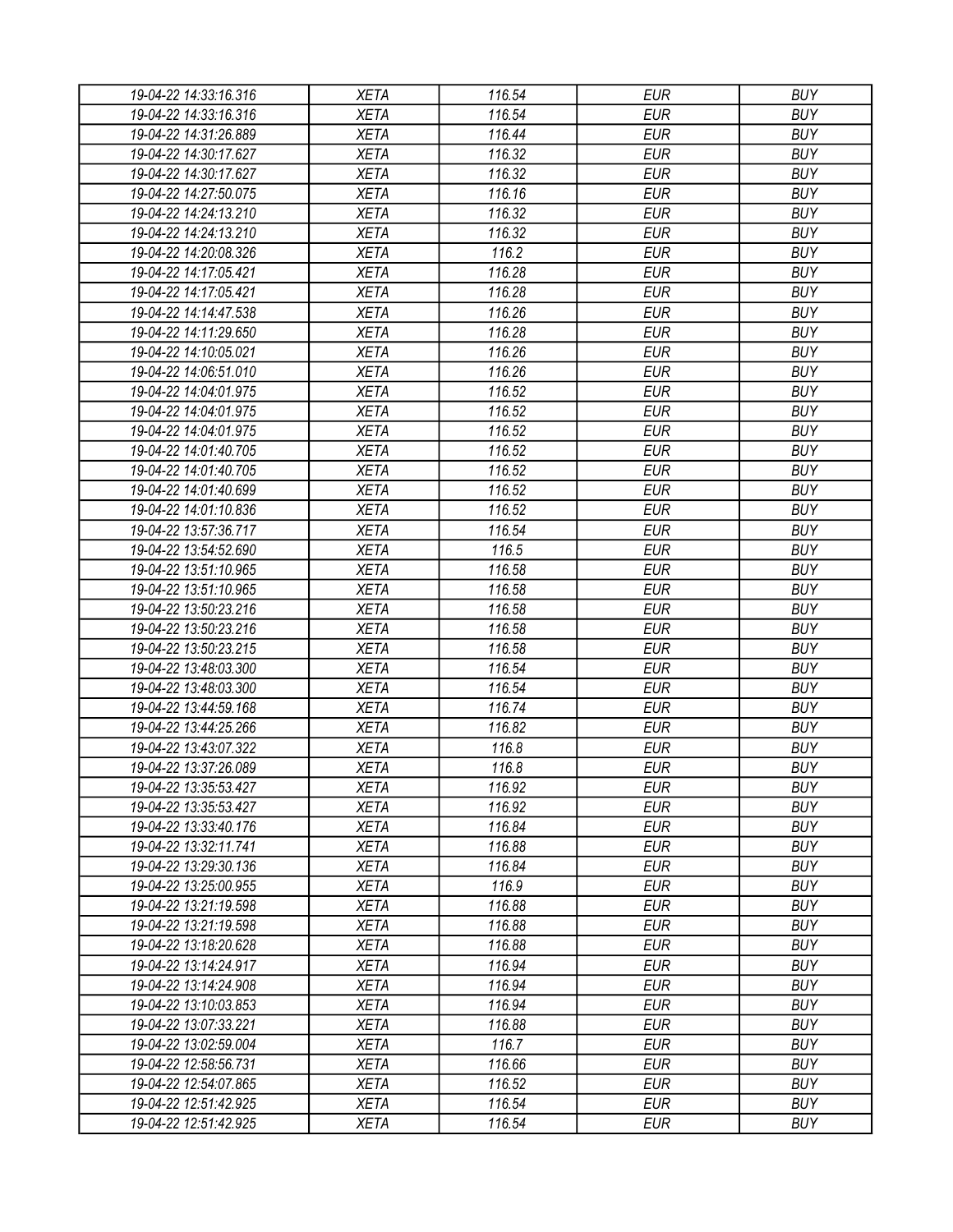| 19-04-22 12:45:42.690 | <b>XETA</b> | 116.48 | <b>EUR</b> | <b>BUY</b> |
|-----------------------|-------------|--------|------------|------------|
| 19-04-22 12:45:42.531 | <b>XETA</b> | 116.48 | <b>EUR</b> | <b>BUY</b> |
| 19-04-22 12:40:48.724 | <b>XETA</b> | 116.34 | <b>EUR</b> | <b>BUY</b> |
| 19-04-22 12:36:25.455 | <b>XETA</b> | 116.32 | <b>EUR</b> | <b>BUY</b> |
| 19-04-22 12:31:48.654 | <b>XETA</b> | 116.48 | <b>EUR</b> | <b>BUY</b> |
| 19-04-22 12:27:53.442 | <b>XETA</b> | 116.42 | <b>EUR</b> | <b>BUY</b> |
| 19-04-22 12:23:27.092 | <b>XETA</b> | 116.44 | <b>EUR</b> | <b>BUY</b> |
| 19-04-22 12:18:11.761 | <b>XETA</b> | 116.36 | <b>EUR</b> | <b>BUY</b> |
| 19-04-22 12:16:05.067 | <b>XETA</b> | 116.52 | <b>EUR</b> | <b>BUY</b> |
| 19-04-22 12:10:15.335 | <b>XETA</b> | 116.42 | <b>EUR</b> | <b>BUY</b> |
| 19-04-22 12:10:15.335 | <b>XETA</b> | 116.42 | <b>EUR</b> | <b>BUY</b> |
| 19-04-22 12:04:34.016 | <b>XETA</b> | 116.34 | <b>EUR</b> | <b>BUY</b> |
| 19-04-22 12:03:09.035 | <b>XETA</b> | 116.28 | <b>EUR</b> | <b>BUY</b> |
| 19-04-22 11:58:27.258 | <b>XETA</b> | 116.12 | <b>EUR</b> | <b>BUY</b> |
| 19-04-22 11:56:11.014 | <b>XETA</b> | 116    | <b>EUR</b> | <b>BUY</b> |
| 19-04-22 11:55:00.030 | <b>XETA</b> | 116.12 | <b>EUR</b> | <b>BUY</b> |
| 19-04-22 11:48:27.586 | <b>XETA</b> | 116.14 | <b>EUR</b> | <b>BUY</b> |
| 19-04-22 11:43:45.001 | <b>XETA</b> | 116.18 | <b>EUR</b> | <b>BUY</b> |
| 19-04-22 11:43:43.358 | <b>XETA</b> | 116.18 | <b>EUR</b> | <b>BUY</b> |
| 19-04-22 11:40:06.361 | <b>XETA</b> | 116.16 | <b>EUR</b> | <b>BUY</b> |
| 19-04-22 11:40:06.361 | <b>XETA</b> | 116.16 | <b>EUR</b> | <b>BUY</b> |
|                       | <b>XETA</b> |        |            |            |
| 19-04-22 11:36:11.768 |             | 116.1  | <b>EUR</b> | <b>BUY</b> |
| 19-04-22 11:34:31.761 | <b>XETA</b> | 116    | <b>EUR</b> | <b>BUY</b> |
| 19-04-22 11:31:38.112 | <b>XETA</b> | 116.12 | <b>EUR</b> | <b>BUY</b> |
| 19-04-22 11:29:35.628 | <b>XETA</b> | 116.06 | <b>EUR</b> | <b>BUY</b> |
| 19-04-22 11:29:35.628 | <b>XETA</b> | 116.06 | <b>EUR</b> | <b>BUY</b> |
| 19-04-22 11:25:20.632 | <b>XETA</b> | 116.08 | <b>EUR</b> | <b>BUY</b> |
| 19-04-22 11:23:08.059 | <b>XETA</b> | 116    | <b>EUR</b> | <b>BUY</b> |
| 19-04-22 11:22:00.001 | <b>XETA</b> | 115.96 | <b>EUR</b> | <b>BUY</b> |
| 19-04-22 11:16:55.965 | <b>XETA</b> | 115.88 | <b>EUR</b> | <b>BUY</b> |
| 19-04-22 11:13:35.868 | <b>XETA</b> | 115.8  | <b>EUR</b> | <b>BUY</b> |
| 19-04-22 11:11:06.876 | <b>XETA</b> | 115.72 | <b>EUR</b> | <b>BUY</b> |
| 19-04-22 11:08:57.047 | <b>XETA</b> | 115.84 | <b>EUR</b> | <b>BUY</b> |
| 19-04-22 11:06:27.276 | <b>XETA</b> | 115.92 | <b>EUR</b> | <b>BUY</b> |
| 19-04-22 11:06:27.276 | <b>XETA</b> | 115.92 | <b>EUR</b> | <b>BUY</b> |
| 19-04-22 11:01:44.812 | <b>XETA</b> | 116    | <b>EUR</b> | <b>BUY</b> |
| 19-04-22 10:59:28.655 | <b>XETA</b> | 115.96 | <b>EUR</b> | <b>BUY</b> |
| 19-04-22 10:59:09.385 | <b>XETA</b> | 115.98 | <b>EUR</b> | <b>BUY</b> |
| 19-04-22 10:54:24.765 | <b>XETA</b> | 115.74 | <b>EUR</b> | <b>BUY</b> |
| 19-04-22 10:52:31.942 | <b>XETA</b> | 116    | <b>EUR</b> | <b>BUY</b> |
| 19-04-22 10:51:51.402 | <b>XETA</b> | 116.06 | <b>EUR</b> | <b>BUY</b> |
| 19-04-22 10:50:01.711 | <b>XETA</b> | 116.1  | <b>EUR</b> | <b>BUY</b> |
| 19-04-22 10:46:02.664 | <b>XETA</b> | 116    | <b>EUR</b> | <b>BUY</b> |
| 19-04-22 10:46:00.666 | <b>XETA</b> | 116    | <b>EUR</b> | <b>BUY</b> |
| 19-04-22 10:42:50.779 | <b>XETA</b> | 116.02 | <b>EUR</b> | <b>BUY</b> |
| 19-04-22 10:42:50.499 | <b>XETA</b> | 116.02 | <b>EUR</b> | <b>BUY</b> |
| 19-04-22 10:41:50.748 | <b>XETA</b> | 116    | <b>EUR</b> | <b>BUY</b> |
| 19-04-22 10:41:50.748 | <b>XETA</b> | 116    | <b>EUR</b> | <b>BUY</b> |
| 19-04-22 10:40:21.215 | <b>XETA</b> | 116.2  | <b>EUR</b> | <b>BUY</b> |
| 19-04-22 10:36:12.318 | <b>XETA</b> | 116.34 | <b>EUR</b> | <b>BUY</b> |
| 19-04-22 10:36:12.318 | <b>XETA</b> | 116.34 | <b>EUR</b> | <b>BUY</b> |
| 19-04-22 10:32:41.064 | XETA        | 116.06 | <b>EUR</b> | <b>BUY</b> |
| 19-04-22 10:31:14.215 | XETA        | 115.98 | <b>EUR</b> | <b>BUY</b> |
|                       |             |        |            |            |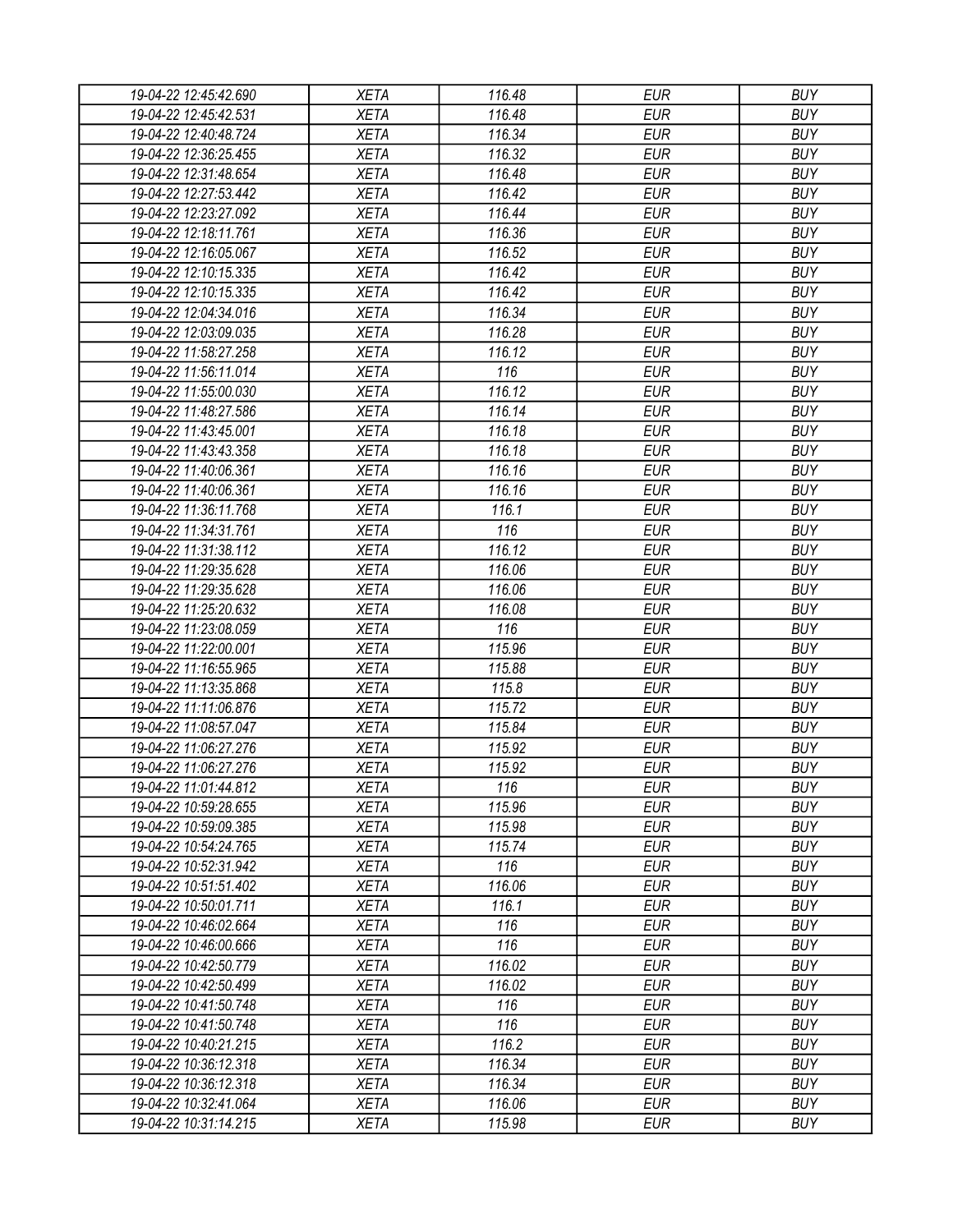| 19-04-22 10:31:06.814 | <b>XETA</b> | 115.98 | <b>EUR</b> | <b>BUY</b> |
|-----------------------|-------------|--------|------------|------------|
| 19-04-22 10:31:06.814 | <b>XETA</b> | 115.98 | <b>EUR</b> | <b>BUY</b> |
| 19-04-22 10:31:00.637 | <b>XETA</b> | 116    | <b>EUR</b> | <b>BUY</b> |
| 19-04-22 10:31:00.637 | <b>XETA</b> | 116    | <b>EUR</b> | <b>BUY</b> |
| 19-04-22 10:31:00.637 | <b>XETA</b> | 116    | <b>EUR</b> | <b>BUY</b> |
| 19-04-22 10:31:00.637 | <b>XETA</b> | 116    | <b>EUR</b> | <b>BUY</b> |
| 19-04-22 10:31:00.637 | <b>XETA</b> | 116    | <b>EUR</b> | <b>BUY</b> |
| 19-04-22 10:31:00.637 | <b>XETA</b> | 116    | <b>EUR</b> | <b>BUY</b> |
| 19-04-22 10:30:21.235 | <b>XETA</b> | 116.08 | <b>EUR</b> | <b>BUY</b> |
| 19-04-22 10:30:21.235 | <b>XETA</b> | 116.08 | <b>EUR</b> | <b>BUY</b> |
| 19-04-22 10:30:21.235 | <b>XETA</b> | 116.08 | <b>EUR</b> | <b>BUY</b> |
| 19-04-22 10:28:01.303 | <b>XETA</b> | 116.1  | <b>EUR</b> | <b>BUY</b> |
| 19-04-22 10:28:01.303 | <b>XETA</b> | 116.1  | <b>EUR</b> | <b>BUY</b> |
| 19-04-22 10:25:07.421 | <b>XETA</b> | 116.08 | <b>EUR</b> | <b>BUY</b> |
| 19-04-22 10:21:33.845 | <b>XETA</b> | 116.32 | <b>EUR</b> | <b>BUY</b> |
| 19-04-22 10:18:50.175 | <b>XETA</b> | 116.24 | <b>EUR</b> | <b>BUY</b> |
| 19-04-22 10:18:50.175 | <b>XETA</b> | 116.24 | <b>EUR</b> | <b>BUY</b> |
| 19-04-22 10:16:49.063 | <b>XETA</b> | 116.14 | <b>EUR</b> | <b>BUY</b> |
| 19-04-22 10:16:49.063 | <b>XETA</b> | 116.14 | <b>EUR</b> | <b>BUY</b> |
| 19-04-22 10:13:58.061 | <b>XETA</b> | 116.14 | <b>EUR</b> | <b>BUY</b> |
| 19-04-22 10:12:15.743 | <b>XETA</b> | 116.32 | <b>EUR</b> | <b>BUY</b> |
| 19-04-22 10:10:45.799 | <b>XETA</b> | 116.42 | <b>EUR</b> | <b>BUY</b> |
| 19-04-22 10:10:45.799 | <b>XETA</b> | 116.42 | <b>EUR</b> | <b>BUY</b> |
| 19-04-22 10:06:43.569 | <b>XETA</b> | 116.44 | <b>EUR</b> | <b>BUY</b> |
| 19-04-22 10:06:43.569 | <b>XETA</b> | 116.44 | <b>EUR</b> | <b>BUY</b> |
| 19-04-22 10:01:01.057 | <b>XETA</b> | 116.36 | <b>EUR</b> | <b>BUY</b> |
| 19-04-22 09:56:59.198 | <b>XETA</b> | 116.26 | <b>EUR</b> | <b>BUY</b> |
| 19-04-22 09:56:59.197 | <b>XETA</b> | 116.26 | <b>EUR</b> | <b>BUY</b> |
| 19-04-22 09:55:29.182 | <b>XETA</b> | 116.22 | <b>EUR</b> | <b>BUY</b> |
|                       |             | 116.24 | <b>EUR</b> | <b>BUY</b> |
| 19-04-22 09:54:18.832 | <b>XETA</b> | 116.06 |            |            |
| 19-04-22 09:51:51.011 | <b>XETA</b> |        | <b>EUR</b> | <b>BUY</b> |
| 19-04-22 09:50:22.130 | <b>XETA</b> | 116    | <b>EUR</b> | <b>BUY</b> |
| 19-04-22 09:50:22.130 | <b>XETA</b> | 116    | <b>EUR</b> | <b>BUY</b> |
| 19-04-22 09:50:22.130 | <b>XETA</b> | 116    | <b>EUR</b> | <b>BUY</b> |
| 19-04-22 09:49:18.138 | <b>XETA</b> | 116.16 | <b>EUR</b> | <b>BUY</b> |
| 19-04-22 09:47:10.184 | <b>XETA</b> | 116.32 | <b>EUR</b> | <b>BUY</b> |
| 19-04-22 09:47:10.184 | <b>XETA</b> | 116.32 | <b>EUR</b> | <b>BUY</b> |
| 19-04-22 09:46:40.918 | <b>XETA</b> | 116.36 | <b>EUR</b> | <b>BUY</b> |
| 19-04-22 09:43:53.252 | <b>XETA</b> | 116.54 | <b>EUR</b> | <b>BUY</b> |
| 19-04-22 09:40:33.729 | <b>XETA</b> | 116.4  | <b>EUR</b> | <b>BUY</b> |
| 19-04-22 09:37:14.343 | <b>XETA</b> | 116.48 | <b>EUR</b> | <b>BUY</b> |
| 19-04-22 09:34:06.202 | <b>XETA</b> | 116.56 | <b>EUR</b> | <b>BUY</b> |
| 19-04-22 09:31:08.695 | <b>XETA</b> | 116.44 | <b>EUR</b> | <b>BUY</b> |
| 19-04-22 09:28:27.434 | <b>XETA</b> | 116.62 | <b>EUR</b> | <b>BUY</b> |
| 19-04-22 09:28:26.675 | <b>XETA</b> | 116.62 | <b>EUR</b> | <b>BUY</b> |
| 19-04-22 09:25:41.187 | <b>XETA</b> | 116.48 | <b>EUR</b> | <b>BUY</b> |
| 19-04-22 09:23:00.003 | <b>XETA</b> | 116.62 | <b>EUR</b> | <b>BUY</b> |
| 19-04-22 09:21:02.468 | <b>XETA</b> | 116.36 | <b>EUR</b> | <b>BUY</b> |
| 19-04-22 09:21:02.467 | <b>XETA</b> | 116.36 | <b>EUR</b> | <b>BUY</b> |
| 19-04-22 09:17:17.940 | <b>XETA</b> | 116.3  | <b>EUR</b> | <b>BUY</b> |
| 19-04-22 09:17:17.940 | <b>XETA</b> | 116.3  | <b>EUR</b> | <b>BUY</b> |
| 19-04-22 09:13:52.216 | <b>XETA</b> | 116.26 | <b>EUR</b> | <b>BUY</b> |
| 19-04-22 09:11:10.604 | XETA        | 116.3  | <b>EUR</b> | <b>BUY</b> |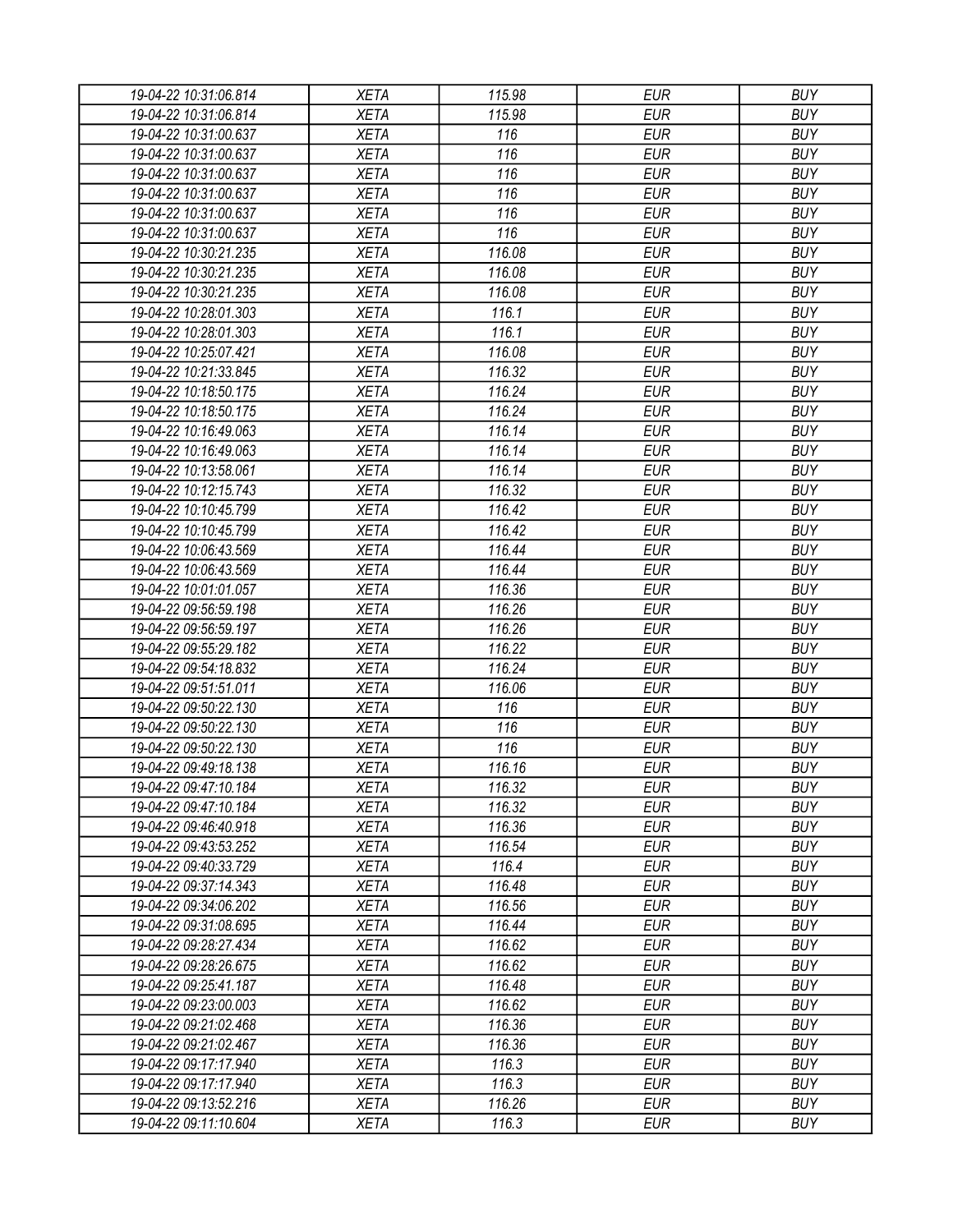| 19-04-22 09:11:10.604 | <b>XETA</b> | 116.3  | <b>EUR</b> | <b>BUY</b> |
|-----------------------|-------------|--------|------------|------------|
| 19-04-22 09:08:13.238 | <b>XETA</b> | 116.52 | <b>EUR</b> | <b>BUY</b> |
| 19-04-22 09:08:13.238 | <b>XETA</b> | 116.52 | <b>EUR</b> | <b>BUY</b> |
| 19-04-22 09:05:29.182 | <b>XETA</b> | 116.46 | <b>EUR</b> | <b>BUY</b> |
| 19-04-22 09:03:02.772 | <b>XETA</b> | 116.56 | <b>EUR</b> | <b>BUY</b> |
| 19-04-22 09:00:46.730 | <b>XETA</b> | 116.58 | <b>EUR</b> | <b>BUY</b> |
| 19-04-22 08:59:22.499 | <b>XETA</b> | 116.44 | <b>EUR</b> | <b>BUY</b> |
| 19-04-22 08:59:22.499 | <b>XETA</b> | 116.44 | <b>EUR</b> | <b>BUY</b> |
| 19-04-22 08:56:17.400 | <b>XETA</b> | 116.24 | <b>EUR</b> | <b>BUY</b> |
| 19-04-22 08:54:17.704 | <b>XETA</b> | 115.86 | <b>EUR</b> | <b>BUY</b> |
| 19-04-22 08:54:17.704 | <b>XETA</b> | 115.86 | <b>EUR</b> | <b>BUY</b> |
| 19-04-22 08:53:07.520 | <b>XETA</b> | 115.9  | <b>EUR</b> | <b>BUY</b> |
| 19-04-22 08:47:51.972 | <b>XETA</b> | 115.6  | <b>EUR</b> | <b>BUY</b> |
| 19-04-22 08:47:51.985 | <b>XETA</b> | 115.6  | <b>EUR</b> | <b>BUY</b> |
| 19-04-22 08:47:51.979 | <b>XETA</b> | 115.58 | <b>EUR</b> | <b>BUY</b> |
| 19-04-22 08:46:49.682 | <b>XETA</b> | 115.46 | <b>EUR</b> | <b>BUY</b> |
| 19-04-22 08:42:57.565 | <b>XETA</b> | 114.96 | <b>EUR</b> | <b>BUY</b> |
| 19-04-22 08:40:30.288 | <b>XETA</b> | 115.06 | <b>EUR</b> | <b>BUY</b> |
| 19-04-22 08:38:02.126 | <b>XETA</b> | 115.08 | <b>EUR</b> | <b>BUY</b> |
| 19-04-22 08:36:48.990 | <b>XETA</b> | 115.14 | <b>EUR</b> | <b>BUY</b> |
| 19-04-22 08:36:48.990 | <b>XETA</b> | 115.14 | <b>EUR</b> | <b>BUY</b> |
|                       | <b>XETA</b> |        |            |            |
| 19-04-22 08:35:58.074 |             | 115.36 | <b>EUR</b> | <b>BUY</b> |
| 19-04-22 08:33:51.504 | <b>XETA</b> | 115.38 | <b>EUR</b> | <b>BUY</b> |
| 19-04-22 08:33:51.034 | <b>XETA</b> | 115.38 | <b>EUR</b> | <b>BUY</b> |
| 19-04-22 08:31:41.682 | <b>XETA</b> | 115.54 | <b>EUR</b> | <b>BUY</b> |
| 19-04-22 08:28:38.680 | <b>XETA</b> | 115.44 | <b>EUR</b> | <b>BUY</b> |
| 19-04-22 08:28:38.433 | <b>XETA</b> | 115.44 | <b>EUR</b> | <b>BUY</b> |
| 19-04-22 08:28:38.432 | <b>XETA</b> | 115.44 | <b>EUR</b> | <b>BUY</b> |
| 19-04-22 08:28:38.680 | <b>XETA</b> | 115.44 | <b>EUR</b> | <b>BUY</b> |
| 19-04-22 08:26:45.061 | <b>XETA</b> | 115.48 | <b>EUR</b> | <b>BUY</b> |
| 19-04-22 08:25:46.822 | <b>XETA</b> | 115.48 | <b>EUR</b> | <b>BUY</b> |
| 19-04-22 08:22:36.567 | <b>XETA</b> | 115.12 | <b>EUR</b> | <b>BUY</b> |
| 19-04-22 08:22:36.269 | <b>XETA</b> | 115.12 | <b>EUR</b> | <b>BUY</b> |
| 19-04-22 08:21:33.517 | <b>XETA</b> | 115.32 | <b>EUR</b> | <b>BUY</b> |
| 19-04-22 08:21:19.771 | <b>XETA</b> | 115.32 | <b>EUR</b> | <b>BUY</b> |
| 19-04-22 08:21:19.771 | <b>XETA</b> | 115.32 | <b>EUR</b> | <b>BUY</b> |
| 19-04-22 08:21:19.771 | <b>XETA</b> | 115.32 | <b>EUR</b> | <b>BUY</b> |
| 19-04-22 08:19:21.949 | <b>XETA</b> | 115.28 | <b>EUR</b> | <b>BUY</b> |
| 19-04-22 08:16:04.711 | <b>XETA</b> | 115.22 | <b>EUR</b> | <b>BUY</b> |
| 19-04-22 08:16:04.711 | <b>XETA</b> | 115.22 | <b>EUR</b> | <b>BUY</b> |
| 19-04-22 08:15:08.999 | <b>XETA</b> | 114.92 | <b>EUR</b> | <b>BUY</b> |
| 19-04-22 08:13:56.889 | <b>XETA</b> | 115.08 | <b>EUR</b> | <b>BUY</b> |
| 19-04-22 08:13:56.889 | <b>XETA</b> | 115.08 | <b>EUR</b> | <b>BUY</b> |
| 19-04-22 08:13:56.911 | <b>XETA</b> | 115.08 | <b>EUR</b> | <b>BUY</b> |
| 19-04-22 08:12:46.611 | <b>XETA</b> | 115.6  | <b>EUR</b> | <b>BUY</b> |
| 19-04-22 08:12:46.611 | <b>XETA</b> | 115.6  | <b>EUR</b> | <b>BUY</b> |
| 19-04-22 08:10:35.209 | <b>XETA</b> | 115.8  | <b>EUR</b> | <b>BUY</b> |
| 19-04-22 08:09:22.655 | <b>XETA</b> | 116.06 | <b>EUR</b> | <b>BUY</b> |
| 19-04-22 08:09:21.254 | <b>XETA</b> | 116.06 | <b>EUR</b> | <b>BUY</b> |
| 19-04-22 08:07:47.813 | <b>XETA</b> | 115.76 | <b>EUR</b> | <b>BUY</b> |
| 19-04-22 08:07:47.813 | <b>XETA</b> | 115.76 | <b>EUR</b> | <b>BUY</b> |
| 19-04-22 08:07:16.012 | <b>XETA</b> | 115.8  | <b>EUR</b> | <b>BUY</b> |
| 19-04-22 08:07:16.012 | <b>XETA</b> | 115.8  | <b>EUR</b> | <b>BUY</b> |
|                       |             |        |            |            |